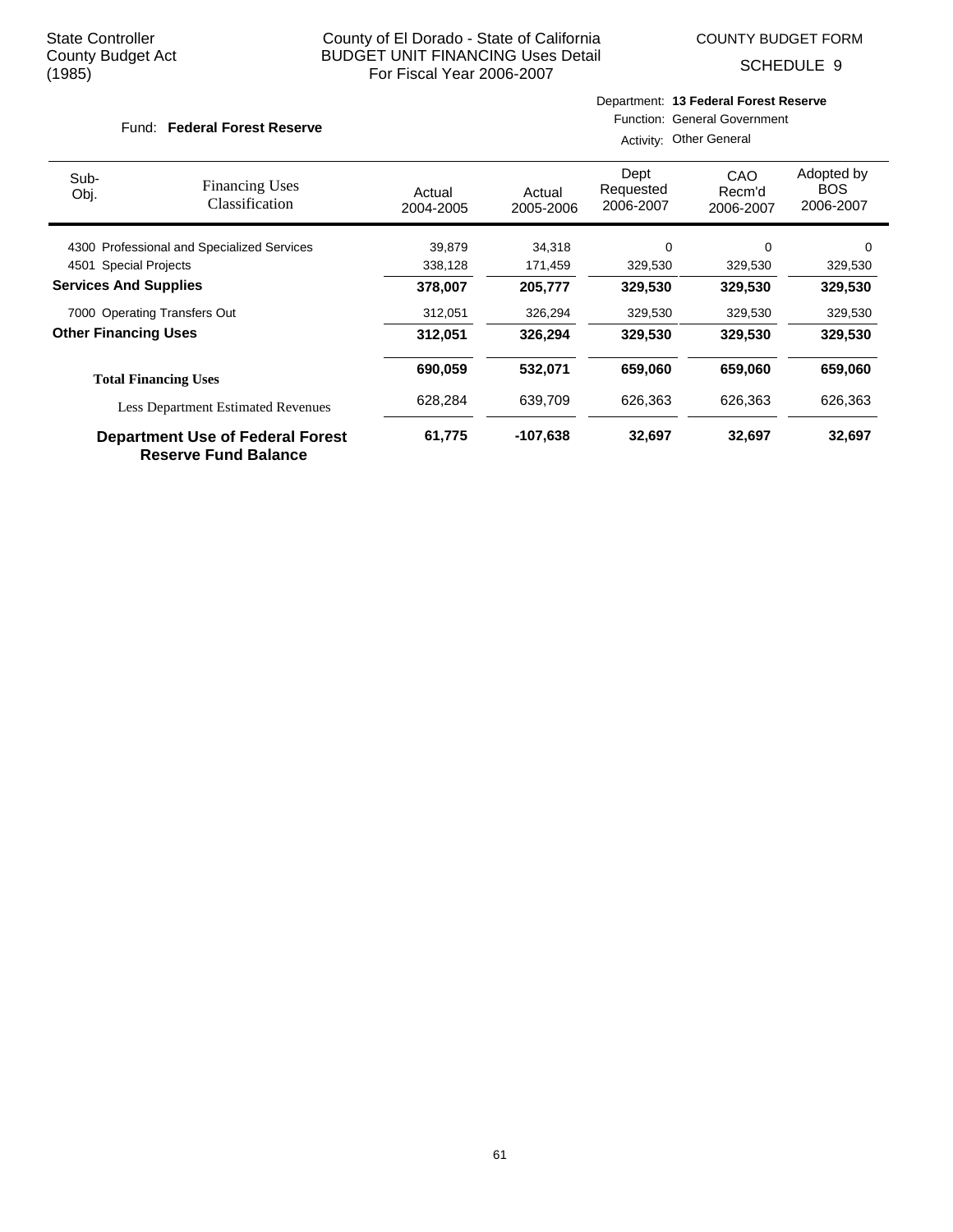COUNTY BUDGET FORM

SCHEDULE 9

#### Fund: Community Enhancement

# Department: **13 Community Enhancement**

Function: General Government Activity: Other General

| Sub-<br>Obj.                 | <b>Financing Uses</b><br>Classification                               | Actual<br>2004-2005 | Actual<br>2005-2006 | Dept<br>Requested<br>2006-2007 | <b>CAO</b><br>Recm'd<br>2006-2007 | Adopted by<br><b>BOS</b><br>2006-2007 |
|------------------------------|-----------------------------------------------------------------------|---------------------|---------------------|--------------------------------|-----------------------------------|---------------------------------------|
| 4501 Special Projects        |                                                                       | 7,213               | 97,803              | 406,555                        | 406,555                           | 406,555                               |
| <b>Services And Supplies</b> |                                                                       | 7,213               | 97,803              | 406,555                        | 406,555                           | 406,555                               |
| 5300 Interfund Expenditures  |                                                                       | 0                   | 10                  | 0                              | 0                                 | 0                                     |
| <b>Other Charges</b>         |                                                                       | $\bf{0}$            | 10                  | 0                              | $\bf{0}$                          | 0                                     |
|                              | 7000 Operating Transfers Out                                          | 1,305,138           | 1,566,593           | 114,829                        | 114,829                           | 114,829                               |
| <b>Other Financing Uses</b>  |                                                                       | 1,305,138           | 1,566,593           | 114,829                        | 114,829                           | 114,829                               |
|                              | <b>Total Financing Uses</b>                                           | 1,312,351           | 1,664,406           | 521,384                        | 521,384                           | 521,384                               |
|                              | <b>Less Department Estimated Revenues</b>                             | 63,206              | 66,342              | 0                              | 0                                 | 0                                     |
|                              | <b>Department Use of Community</b><br><b>Enhancement Fund Balance</b> | 1,249,145           | 1,598,064           | 521,384                        | 521,384                           | 521,384                               |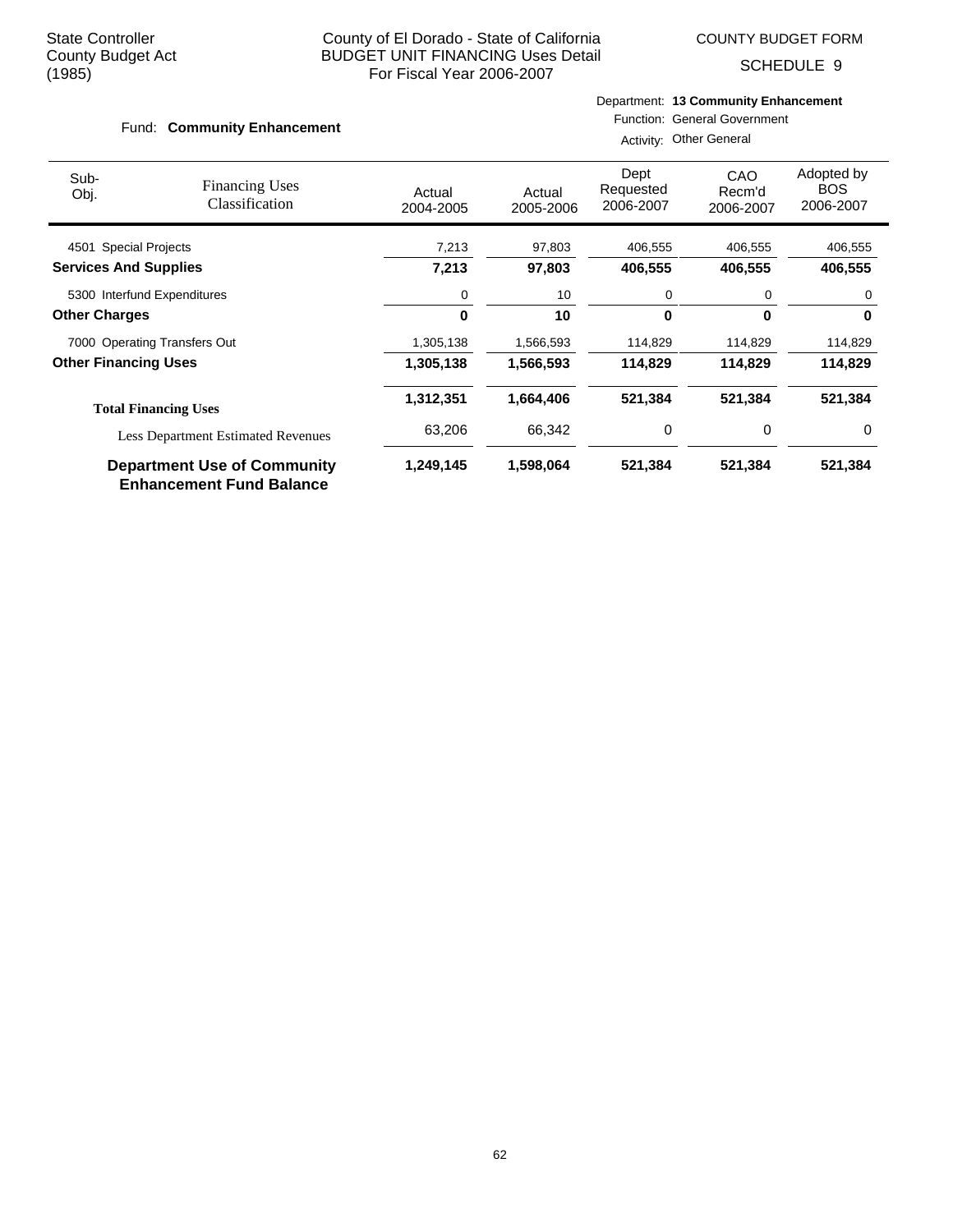COUNTY BUDGET FORM

SCHEDULE 9

#### Fund: General Fund

| Department: 14 General Services |
|---------------------------------|
| Function: General Government    |
| Activity: Other General         |

| Sub-<br>Obj. | <b>Financing Uses</b><br>Classification         | Actual<br>2004-2005 | Actual<br>2005-2006 | Dept<br>Requested<br>2006-2007 | CAO<br>Recm'd<br>2006-2007 | Adopted by<br><b>BOS</b><br>2006-2007 |
|--------------|-------------------------------------------------|---------------------|---------------------|--------------------------------|----------------------------|---------------------------------------|
|              | 3000 Permanent Employees / Elected Officials    | 1,868,306           | 2,504,375           | 3,242,456                      | 3,225,702                  | 3,225,702                             |
|              | 3001 Temporary Employees                        | 45,422              | 156,200             | 154,027                        | 154,027                    | 154,027                               |
|              | 3002 Overtime                                   | 18,534              | 40,827              | 25,110                         | 15,400                     | 15,400                                |
|              | 3004 Other Compensation                         | 60,920              | 49,222              | 34,085                         | 34,085                     | 34,085                                |
|              | 3005 Tahoe Differential                         | 13,374              | 17,362              | 21,600                         | 21,600                     | 21,600                                |
|              | 3007 Hazard Pay                                 | 774                 | 267                 | 800                            | 800                        | 800                                   |
|              | 3020 Employer Share - Employee Retirement       | 320,255             | 508,392             | 604,554                        | 602,692                    | 602,692                               |
|              | 3022 Employer Share - Medi Care                 | 26,304              | 36,980              | 43,896                         | 43,653                     | 43,653                                |
|              | 3040 Employer Share - Health Insurance          | 488,442             | 605,319             | 771,645                        | 756,482                    | 756,482                               |
|              | 3041 Employer Share - Unemployment Insurance    | 8,799               | 13,030              | 24,418                         | 24,292                     | 24,292                                |
|              | 3042 Employer Share - Long Term Disab Insurance | 10,401              | 14,324              | 11,671                         | 11,610                     | 11,610                                |
|              | 3043 Employer Share - Deferred Compensation     | 6,889               | 7,189               | 7,330                          | 7,330                      | 7,330                                 |
|              | 3046 Retiree Health: Defined Contributions      | 76,685              | 93,760              | 114,248                        | 114,248                    | 114,248                               |
|              | 3060 Employer Share - Workers' Compensation     | 206,764             | 198,410             | 114,966                        | 114,966                    | 114,966                               |
|              | 3080 Flexible Benefits                          | 5,114               | 11,085              | 54,000                         | 54,000                     | 54,000                                |
|              | <b>Salaries And Employee Benefits</b>           | 3,156,983           | 4,256,743           | 5,224,807                      | 5,180,888                  | 5,180,888                             |
|              | 4020 Clothing and Personal Supplies             | 0                   | 600                 | 3,275                          | 3,275                      | 3,275                                 |
|              | 4022 Uniforms                                   | 2,089               | 278                 | 1,325                          | 1,325                      | 1,325                                 |
|              | 4040 Telephone Company Vendor Payments          | 7,142               | 10,383              | 14,304                         | 14,529                     | 14,529                                |
|              | 4041 Cnty Pass thru Telephone Chrges to Depts   | 7,058               | 1,715               | 100                            | 100                        | 100                                   |
|              | 4080 Household Expense                          | 33,408              | 39,758              | 39,550                         | 39,825                     | 39,825                                |
|              | 4082 Household Expense - Other                  | 136                 | 0                   | 0                              | 0                          | 0                                     |
|              | 4083 Household Expense - Laundry                | 9,207               | 9,308               | 18,739                         | 18,739                     | 18,739                                |
|              | 4085 Household Expense - Refuse Disposal        | 75,921              | 84,290              | 78,428                         | 78,428                     | 78,428                                |
|              | 4086 Household Expense - Janitorial/Custodial   | 29,357              | 26,551              | 25,660                         | 25,660                     | 25,660                                |
|              | 4100 Insurance - Premium                        | 28,665              | 18,734              | 20,292                         | 20,292                     | 20,292                                |
|              | 4101 Insurance - Additional Liability           | 378                 | 287                 | 300                            | 300                        | 300                                   |
|              | 4140 Maintenance - Equipment                    | 6,572               | 10,776              | 10,550                         | 10,550                     | 10,550                                |
|              | 4141 Maintenance - Office Equipment             | 445                 | 1,273               | 1,100                          | 1,100                      | 1,100                                 |
|              | 4143 Maintenance - Service Contracts            | 0                   | 0                   | 14,500                         | 14,500                     | 14,500                                |
|              | 4160 Maintenance Vehicles - Service Contract    | 1,435               | 1,238               | 2,600                          | 2,600                      | 2,600                                 |
|              | 4161 Maintenance Vehicles - Parts/Direct Chrg   | 211                 | 0                   | 800                            | 800                        | 800                                   |
|              | 4162 Maintenance Vehicles - Supplies            | O                   | 40                  | 0                              | 0                          | O                                     |
|              | 4163 Maintenance Vehicles - Inventory           | 215                 | 782                 | 0                              | 0                          | 0                                     |
|              | 4164 Maintenance Vehicles - Tires and Tubes     | 392                 | 0                   | 0                              | 0                          | 0                                     |
|              | 4165 Maintenance Vehicles - Oil and Grease      | 92                  | 28                  | 0                              | 0                          | 0                                     |
|              | 4180 Maintenance - Building and Improvements    | 245,751             | 194,085             | 299,732                        | 299,732                    | 299,732                               |
|              | 4183 Maintenance - Grounds                      | 19,084              | 13,483              | 21,000                         | 21,000                     | 21,000                                |
|              | 4184 Maintenance - Cemetery                     | 2,524               | 8,234               | 30,000                         | 30,000                     | 30,000                                |
|              | 4185 Maintenance - Park                         | 18,261              | 20,676              | 17,000                         | 17,000                     | 17,000                                |
|              | 4187 Maintenance - Trail                        | 0                   | 273                 | 8,000                          | 8,000                      | 8,000                                 |
|              | 4197 Maintenance Building Supplies              | 0                   | 102,740             | 59,500                         | 59,500                     | 59,500                                |
|              | 4220 Memberships                                | 1,090               | 864                 | 3,362                          | 3,362                      | 3,362                                 |
|              | 4240 Miscellaneous Expense                      | 86                  | 0                   | 0                              | 0                          | 0                                     |
|              | 4260 Office Expense                             | 10,777              | 16,883              | 17,100                         | 17,100                     | 17,100                                |
|              | 4261 Postage                                    | 2,488               | 2,061               | 3,385                          | 3,385                      | 3,385                                 |
|              | 4262 Software                                   | 1,499               | 2,970               | 7,013                          | 7,013                      | 7,013                                 |
|              | 4263 Subscription / Newspaper / Journals        | 193                 | 1,155               | 740                            | 740                        | 740                                   |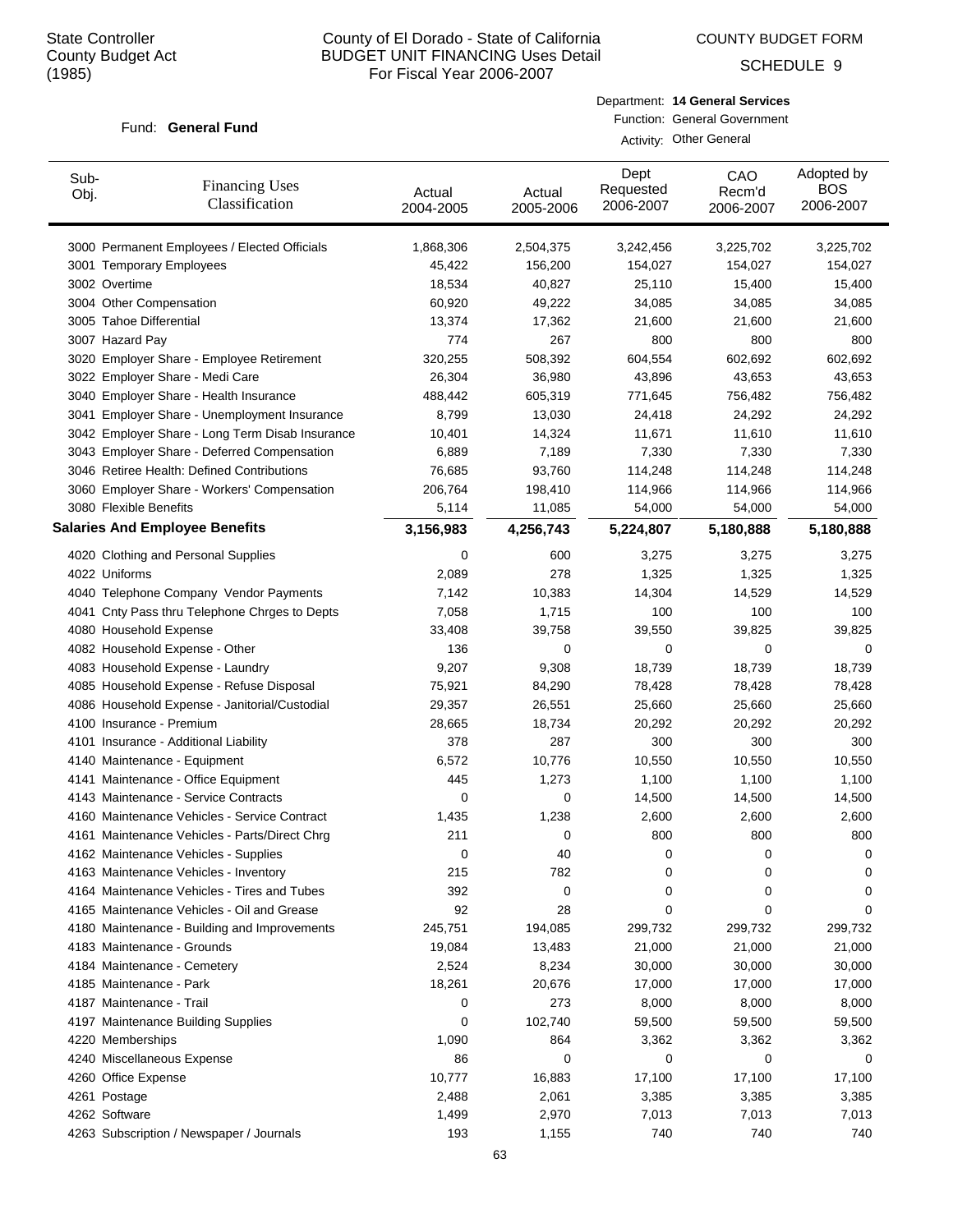COUNTY BUDGET FORM

SCHEDULE 9

### Fund: General Fund

Department: **14 General Services** Function: General Government Activity: Other General

| Sub-<br>Obj.        | <b>Financing Uses</b><br>Classification      | Actual<br>2004-2005 | Actual<br>2005-2006 | Dept<br>Requested<br>2006-2007 | CAO<br>Recm'd<br>2006-2007 | Adopted by<br><b>BOS</b><br>2006-2007 |
|---------------------|----------------------------------------------|---------------------|---------------------|--------------------------------|----------------------------|---------------------------------------|
|                     | 4264 Books / Manuals                         | 76                  | 88                  | 1,325                          | 1,325                      | 1,325                                 |
|                     | 4265 Law Books                               | 538                 | 194                 | 900                            | 900                        | 900                                   |
|                     | 4266 Printing / Duplicating                  | 4,088               | 29,798              | 33,040                         | 33,040                     | 33,040                                |
|                     | 4300 Professional and Specialized Services   | 171,886             | 37,936              | 167,092                        | 167,092                    | 167,092                               |
|                     | 4322 Medical and Sobriety Examinations       | 0                   | 1,535               | 600                            | 600                        | 600                                   |
|                     | 4324 Medical, Dental and Lab Services        | 2,585               | 443                 | 2,100                          | 2,100                      | 2,100                                 |
|                     | 4333 Burial Services                         | 3,375               | 5,380               | 4,390                          | 4,390                      | 4,390                                 |
|                     | 4400 Publication and Legal Notices           | 752                 | 2,756               | 1,600                          | 1,600                      | 1,600                                 |
|                     | 4420 Rents and Leases - Equipment            | 22,977              | 129,373             | 151,336                        | 151,336                    | 151,336                               |
|                     | 4421 Security System                         | 2,232               | 2,232               | 6,700                          | 6,700                      | 6,700                                 |
|                     | 4440 Rents and Leases- Building/Improvements | 2,855               | 2,510               | 7,200                          | 7,200                      | 7,200                                 |
|                     | 4460 Small Tools and Instruments             | 398                 | 1,824               | 5,100                          | 5,100                      | 5,100                                 |
|                     | 4461 Minor Equipment                         | 5,215               | 13,510              | 15,250                         | 16,750                     | 16,750                                |
|                     | 4462 Minor Computer Equipment                | 6,627               | 5,742               | 16,300                         | 17,700                     | 17,700                                |
|                     | 4463 Minor Telephone and Radio Equipment     | 1,536               | 1,035               | 190                            | 190                        | 190                                   |
|                     | 4500 Special Departmental Expense            | 174                 | 1,737               | 24,218                         | 24,218                     | 24,218                                |
|                     | 4501 Special Projects                        | 10,000              | 10,000              | 80,000                         | 80,000                     | 80,000                                |
|                     | 4503 Staff Development                       | 2,073               | 3,008               | 29,120                         | 29,120                     | 29,120                                |
|                     | 4506 Film Development/Photography Supplies   | 0                   | 0                   | 200                            | 200                        | 200                                   |
|                     | 4512 Print Shop Inventory - General Serv     | 0                   | 51,213              | 45,000                         | 45,000                     | 45,000                                |
|                     | 4513 Central Stores Inventory - General Serv | 0                   | 289,151             | 310,000                        | 310,000                    | 310,000                               |
|                     | 4514 Bulk Postage Purchase - General Serv    | 0                   | 361,224             | 440,000                        | 440,000                    | 440,000                               |
|                     | 4529 Software License                        | 5,991               | 2,570               | 6,300                          | 6,300                      | 6,300                                 |
|                     | 4537 Enforcement: River Management Plan      | 84                  | 0                   | 400                            | 400                        | 400                                   |
|                     | 4550 Central Stores Inventory Offset         | 0                   | $-329,211$          | $-302,500$                     | $-302,500$                 | $-302,500$                            |
|                     | 4551 Bulk Postage Purchase Offset            | 0                   | $-310,788$          | $-394,400$                     | $-394,400$                 | $-394,400$                            |
| 4571                | Signs                                        | 0                   | 0                   | 3,000                          | 3,000                      | 3,000                                 |
|                     | 4600 Transportation and Travel               | 3,136               | 5,117               | 13,595                         | 13,595                     | 13,595                                |
|                     | 4602 Employee - Private Auto Mileage         | 3,617               | 4,037               | 6,075                          | 6,075                      | 6,075                                 |
|                     | 4605 Vehicle - Rent Or Lease                 | 47,828              | 59,812              | 84,435                         | 87,835                     | 87,835                                |
|                     | 4606 Fuel Purchases                          | 26,469              | 51,204              | 50,174                         | 52,174                     | 52,174                                |
|                     | 4620 Utilities                               | 763,424             | 793,488             | 890,355                        | 890,355                    | 890,355                               |
|                     | <b>Services And Supplies</b>                 | 1,592,412           | 1,796,380           | 2,397,450                      | 2,406,250                  | 2,406,250                             |
|                     | 5060 Retirement of Other Long Term Debt      | 36,102              | 63,144              | 138,586                        | 138,586                    | 138,586                               |
|                     | 5100 Interest On Other Long Term Debt        | 11,481              | 48,473              | 37,066                         | 37,066                     | 37,066                                |
|                     | 5180 Taxes and Assessments                   | 1,076               | 375                 | 385                            | 385                        | 385                                   |
|                     | 5240 Contribution To Non-county Governmental | 15,000              | 10,000              | 20,000                         | 20,000                     | 20,000                                |
|                     | 5300 Interfund Expenditures                  | 72,638              | 62,043              | 72,349                         | 72,349                     | 72,349                                |
|                     | 5322 Intrfnd Exp: Privacy/Compliance Program | $\mathbf 0$         | 0                   | 4,056                          | 4,056                      | 4,056                                 |
|                     | <b>Other Charges</b>                         | 136,296             | 184,035             | 272,442                        | 272,442                    | 272,442                               |
|                     | 6023 Fixed Assets - Construction             | 0                   | 0                   | 8,000                          | 8,000                      | 8,000                                 |
|                     | 6040 Fixed Assets - Equipment                | 6,802               | 34,123              | 80,200                         | 83,200                     | 83,200                                |
|                     | 6042 Fixed Assets - Computer Sys Equipment   | 0                   | 3,262               | 0                              | 0                          | 0                                     |
| <b>Fixed Assets</b> |                                              | 6,802               | 37,385              | 88,200                         | 91,200                     | 91,200                                |
|                     | 7001 Operating Transfers Out: Fleet          | 0                   | 0                   | 71,350                         | 99,350                     | 99,350                                |
|                     | <b>Other Financing Uses</b>                  | 0                   | 0                   | 71,350                         | 99,350                     | 99,350                                |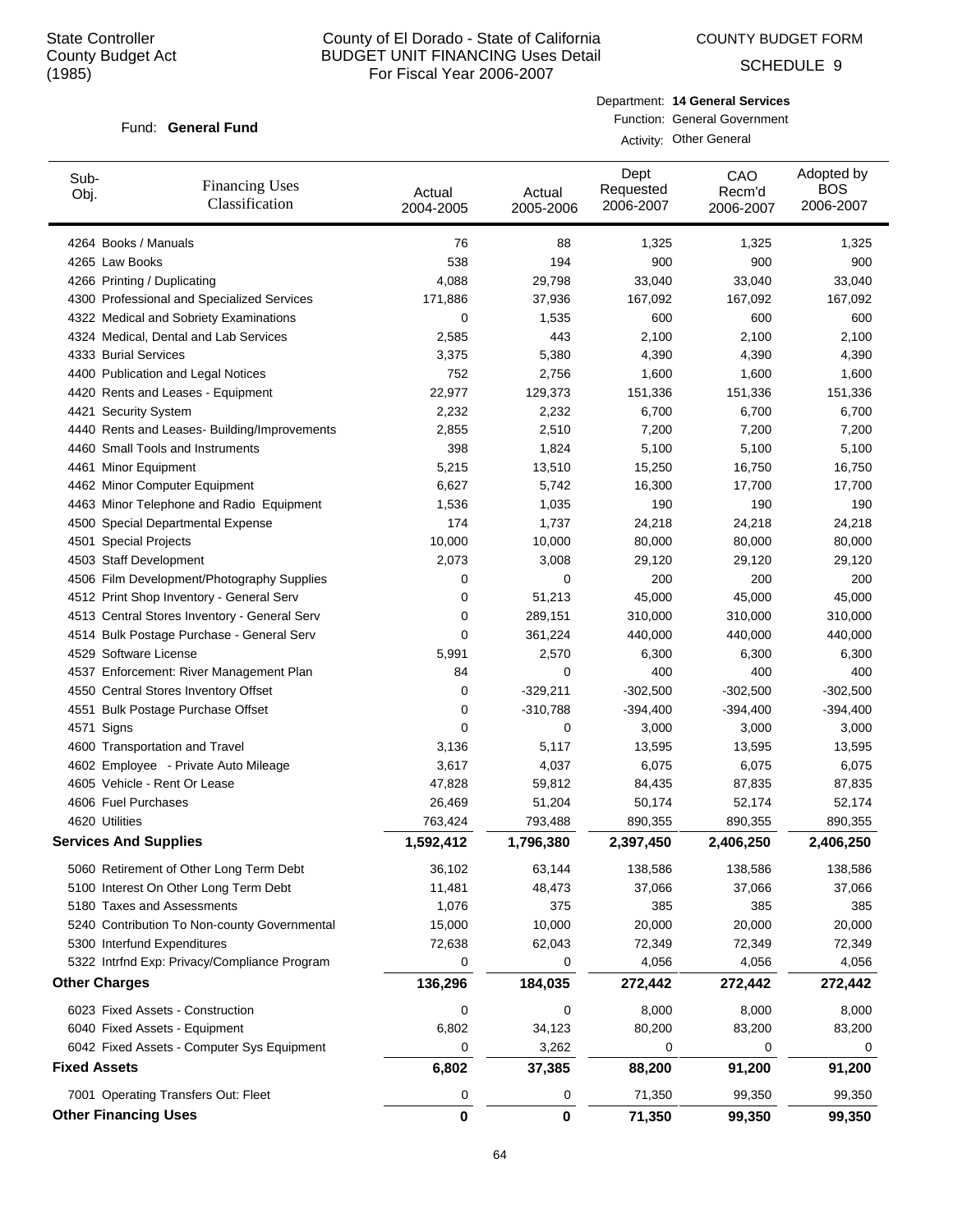COUNTY BUDGET FORM

SCHEDULE 9

### Fund: General Fund

| Sub-<br>Obj.               | <b>Financing Uses</b><br>Classification                                         | Actual<br>2004-2005 | Actual<br>2005-2006 | Dept<br>Requested<br>2006-2007 | CAO<br>Recm'd<br>2006-2007 | Adopted by<br><b>BOS</b><br>2006-2007 |
|----------------------------|---------------------------------------------------------------------------------|---------------------|---------------------|--------------------------------|----------------------------|---------------------------------------|
|                            | 7200 Intrafund Transfers                                                        | 57,608              | 10,452              | $-3,425$                       | $-3,425$                   | $-3,425$                              |
|                            | 7220 Intrafnd: Telephone Equipment and Support                                  | 19,854              | 23,518              | 27,704                         | 27,704                     | 27,704                                |
| 7221                       | Intrafnd: Radio Equipment and Support                                           | 787                 | 0                   | 0                              | 0                          | 0                                     |
| 7223                       | Intrafnd: Mail Service                                                          | 5,824               | $-83.776$           | $-90,567$                      | $-90.567$                  | $-90,567$                             |
|                            | 7224 Intrafnd: Stores Support                                                   | 10,691              | $-85,630$           | $-107,656$                     | $-107,656$                 | $-107,656$                            |
|                            | 7225 Intrafnd: Central Duplicating                                              | 1,177               | $-187,336$          | $-195,718$                     | $-195,718$                 | $-195,718$                            |
|                            | 7226 Intrafnd: Lease Administration Fee                                         | $-35,199$           | $-35,832$           | $-37,973$                      | $-37,973$                  | $-37,973$                             |
|                            | 7227 Intrafnd: Internal Data Processing                                         | 47,813              | 43,685              | 48,979                         | 48,979                     | 48,979                                |
|                            | 7229 Intrafnd: PC Support                                                       | 5,796               | 10,095              | 12,540                         | 12,540                     | 12,540                                |
| 7231                       | Intrafnd: IS Programming Support                                                | 1,560               | 1,020               | 6,680                          | 6,680                      | 6,680                                 |
|                            | 7232 Intrafnd: Maint Bldg & Improvmnts                                          | $-123,076$          | $-179,286$          | $-328,364$                     | $-313,864$                 | $-313,864$                            |
|                            | 7234 Intrafnd: Network Support                                                  | 29,659              | 34,817              | 37,329                         | 37,329                     | 37,329                                |
| <b>Intrafund Transfers</b> |                                                                                 | 22,494              | $-448,274$          | $-630,471$                     | $-615,971$                 | $-615,971$                            |
|                            | <b>Total Financing Uses</b>                                                     | 4,914,987           | 5,826,269           | 7,423,777                      | 7,434,158                  | 7,434,158                             |
|                            | <b>Less Department Estimated Revenues</b>                                       | 1,317,596           | 1,719,845           | 2,313,500                      | 2,311,150                  | 2,311,150                             |
|                            | <b>Department Use of Other General</b><br><b>Fund Sources (Net County Cost)</b> | 3,597,391           | 4,106,425           | 5,110,277                      | 5,123,008                  | 5,123,008                             |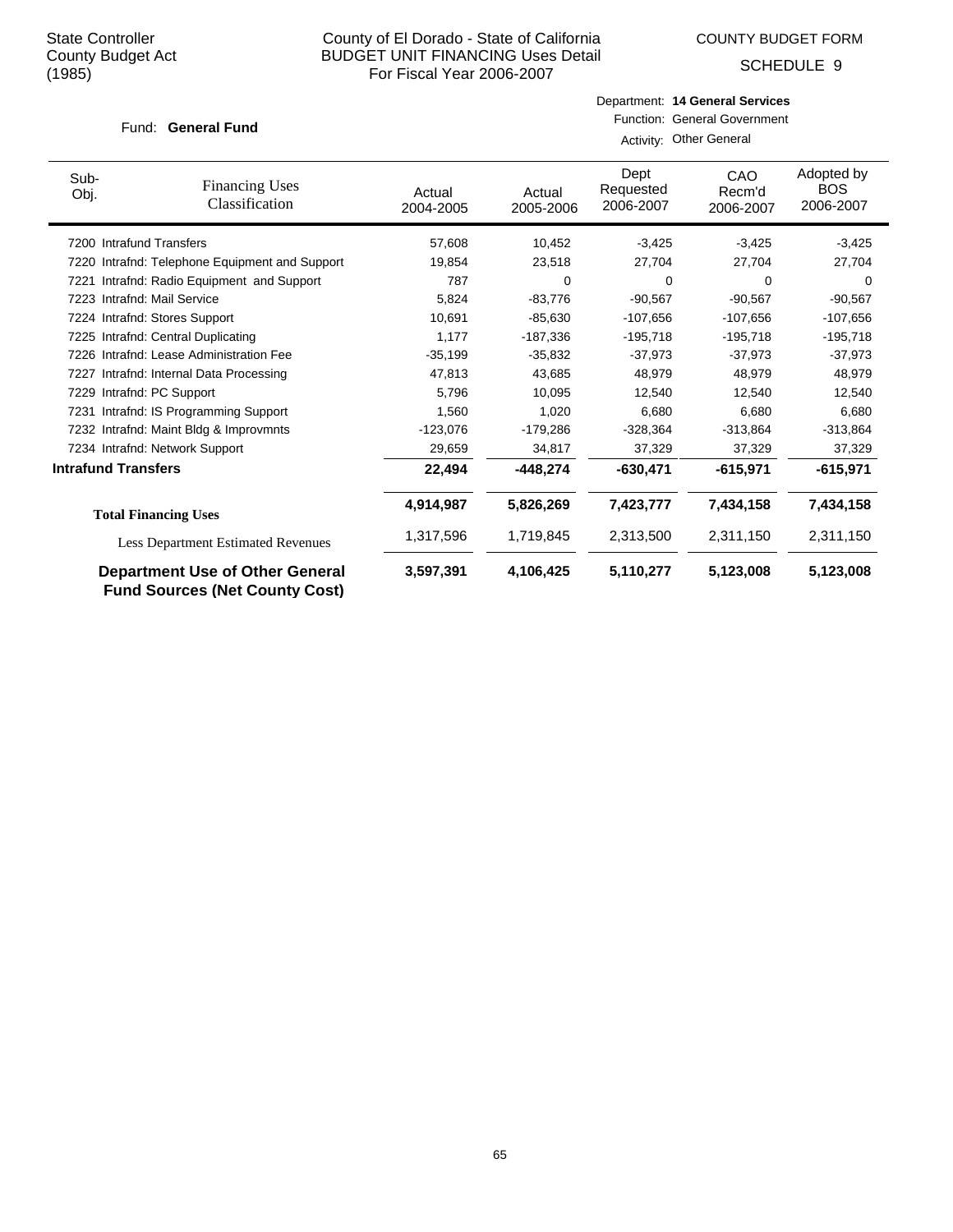COUNTY BUDGET FORM

SCHEDULE 9

#### Fund: Special Aviation

Activity: Transportation Terminals

| Sub-<br>Obj.                 | <b>Financing Uses</b><br>Classification   | Actual<br>2004-2005 | Actual<br>2005-2006 | Dept<br>Requested<br>2006-2007 | CAO<br>Recm'd<br>2006-2007 | Adopted by<br><b>BOS</b><br>2006-2007 |
|------------------------------|-------------------------------------------|---------------------|---------------------|--------------------------------|----------------------------|---------------------------------------|
| 7000 Operating Transfers Out |                                           | 20,000              | 20.697              | 20,000                         | 20,000                     | 20,000                                |
| <b>Other Financing Uses</b>  |                                           | 20,000              | 20,697              | 20,000<br>20,000               |                            | 20,000                                |
|                              | <b>Total Financing Uses</b>               | 20,000              | 20,697              | 20,000                         | 20,000                     | 20,000                                |
|                              | <b>Less Department Estimated Revenues</b> | 20.052              | 20.091              | 20,000                         | 20,000                     | 20,000                                |
|                              | <b>Department Use of Special Aviation</b> | -52                 | 606                 | 0                              | 0                          | 0                                     |

**Fund Balance**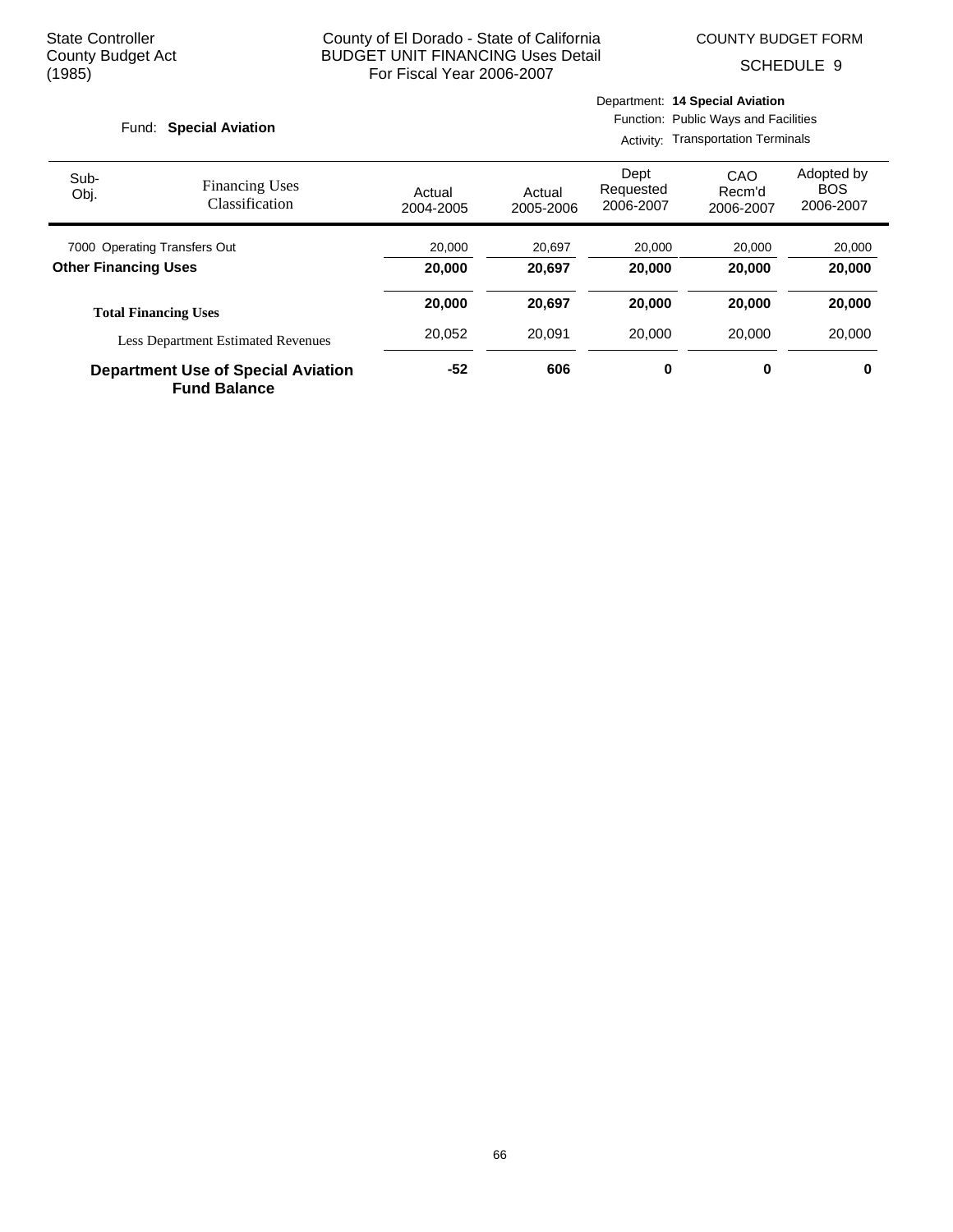COUNTY BUDGET FORM

SCHEDULE 9

### Fund: Placerville Union Cemetery

Department: **14 Placerville Union Cemetery**

Function: Public Protection Activity: Other Protection

| Sub-<br>Obj.         | <b>Financing Uses</b><br>Classification                                    | Actual<br>2004-2005 | Actual<br>2005-2006 | Dept<br>Requested<br>2006-2007 | CAO<br>Recm'd<br>2006-2007 | Adopted by<br><b>BOS</b><br>2006-2007 |
|----------------------|----------------------------------------------------------------------------|---------------------|---------------------|--------------------------------|----------------------------|---------------------------------------|
|                      | 4180 Maintenance - Building and Improvements                               | 0                   | 0                   | 23,000                         | 23,000                     | 23,000                                |
|                      | 4183 Maintenance - Grounds                                                 | 0                   | 0                   | 2.000                          | 2,000                      | 2,000                                 |
|                      | 4184 Maintenance - Cemetery                                                | 0                   | 0                   | 25.000                         | 25.000                     | 25,000                                |
|                      | 4300 Professional and Specialized Services                                 | 0                   | 0                   | 10,000                         | 10,000                     | 10,000                                |
|                      | 4333 Burial Services                                                       | 0                   | 0                   | 5,000                          | 5,000                      | 5,000                                 |
|                      | 4400 Publication and Legal Notices                                         | 0                   | 0                   | 100                            | 100                        | 100                                   |
| 4571                 | Signs                                                                      | 0                   | 0                   | 500                            | 500                        | 500                                   |
| 4620 Utilities       |                                                                            | 0                   | 0                   | 500                            | 500                        | 500                                   |
|                      | <b>Services And Supplies</b>                                               | $\bf{0}$            | 0                   | 66,100                         | 66,100                     | 66,100                                |
|                      | 5300 Interfund Expenditures                                                | 0                   | 0                   | 5,500                          | 5,500                      | 5,500                                 |
| <b>Other Charges</b> |                                                                            | $\bf{0}$            | 0                   | 5,500                          | 5,500                      | 5,500                                 |
|                      | 6020 Fixed Assets - Building and Improvement                               | 0                   | 0                   | 20,000                         | 20,000                     | 20,000                                |
| <b>Fixed Assets</b>  |                                                                            | $\mathbf{0}$        | 0                   | 20,000                         | 20,000                     | 20,000                                |
|                      | <b>Total Financing Uses</b>                                                | 0                   | 0                   | 91,600                         | 91,600                     | 91,600                                |
|                      | <b>Less Department Estimated Revenues</b>                                  | 0                   | 102,056             | 10,000                         | 10,000                     | 10,000                                |
|                      | <b>Department Use of Placerville Union</b><br><b>Cemetery Fund Balance</b> | 0                   | $-102,056$          | 81,600                         | 81,600                     | 81,600                                |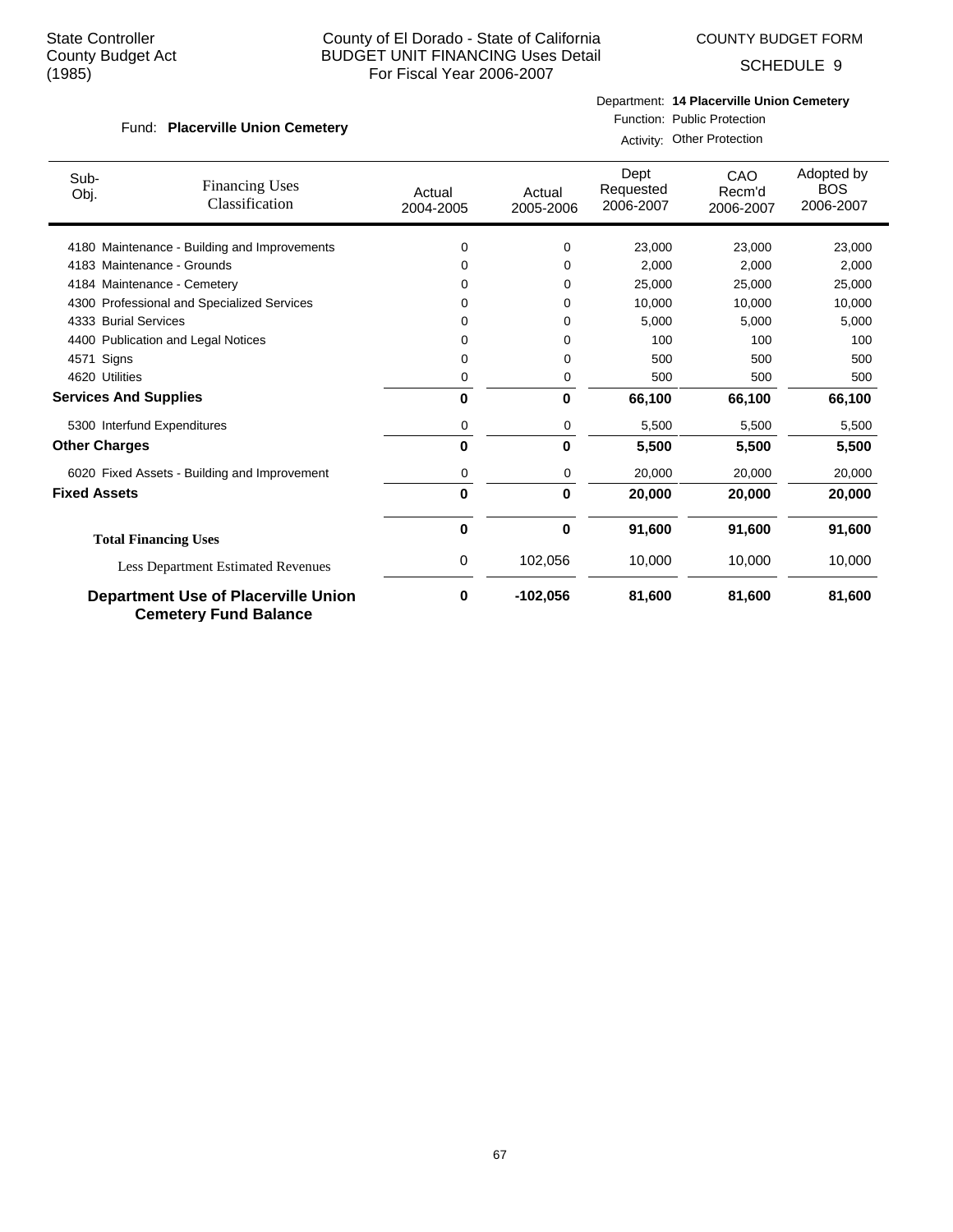COUNTY BUDGET FORM

SCHEDULE 9

#### Fund: Accum. Capital Outlay

Department: **14 Accumulative Capital Outlay**

Function: General Government Activity: Plant Acquisition

| Sub-<br>Obj.        | <b>Financing Uses</b><br>Classification                                            | Actual<br>2004-2005 | Actual<br>2005-2006 | Dept<br>Requested<br>2006-2007 | CAO<br>Recm'd<br>2006-2007 | Adopted by<br><b>BOS</b><br>2006-2007 |
|---------------------|------------------------------------------------------------------------------------|---------------------|---------------------|--------------------------------|----------------------------|---------------------------------------|
|                     | 4185 Maintenance - Park                                                            | 138                 | 0                   | $\mathbf 0$                    | 0                          | $\mathbf 0$                           |
|                     | 4197 Maintenance Building Supplies                                                 | 0                   | 547                 | 0                              | 0                          | $\Omega$                              |
|                     | 4261 Postage                                                                       | 1                   | 137                 | 0                              | 0                          | 0                                     |
|                     | 4266 Printing / Duplicating                                                        | 428                 | 0                   | 0                              | 0                          | $\Omega$                              |
|                     | 4300 Professional and Specialized Services                                         | 66,267              | 2,682               | 0                              | 0                          | 0                                     |
|                     | 4337 Other Governmental Agencies                                                   | 11,066              | 0                   | 0                              | 0                          | $\Omega$                              |
|                     | 4400 Publication and Legal Notices                                                 | 252                 | 0                   | 0                              | 0                          | $\Omega$                              |
|                     | 4620 Utilities                                                                     | 182                 | 0                   | 0                              | 0                          | 0                                     |
|                     | <b>Services And Supplies</b>                                                       | 78,334              | 3,366               | $\bf{0}$                       | $\bf{0}$                   | 0                                     |
|                     | 5300 Interfund Expenditures                                                        | 25,971              | 50,461              | 0                              | 0                          | 0                                     |
|                     | 5301 Intrfnd Exp: Telephone Equip & Support                                        | 0                   | 11,581              | 0                              | 0                          | $\mathbf 0$                           |
|                     | 5302 Intrfnd Exp: Radio Equipment and Support                                      | 2,415               | 5,396               | 0                              | 0                          | $\mathbf 0$                           |
|                     | 5306 Intrfnd Exp: Central Duplicating                                              | 1,074               | 939                 | 0                              | 0                          | $\Omega$                              |
|                     | 5308 Intrfnd Exp: Internal Data Processing                                         | 3,569               | 3,165               | 3,402                          | 3,402                      | 3,402                                 |
|                     | 5316 Intrfnd Exp: IS Software Training                                             | 30                  | 0                   | 0                              | 0                          | $\mathbf 0$                           |
|                     | 5318 Intrfnd Exp: Maint Buildg & Imprvmnts                                         | 12,857              | 73,189              | 0                              | 0                          | $\Omega$                              |
|                     | 5350 Intrfnd Exp: IS Programming Support                                           | 0                   | 32,839              | 0                              | 0                          | 0                                     |
|                     | <b>Other Charges</b>                                                               | 45,916              | 177,570             | 3,402                          | 3,402                      | 3,402                                 |
|                     | 6000 Fixed Assets - Land                                                           | 280,000             | 0                   | 0                              | 0                          | $\mathbf 0$                           |
|                     | 6022 Fixed Assets - Project Management                                             | 473,066             | 723,798             | 0                              | 0                          | $\Omega$                              |
|                     | 6023 Fixed Assets - Construction                                                   | 6,001,566           | 4,504,929           | 20,578,224                     | 20,283,782                 | 20,283,782                            |
|                     | 6025 Fixed Assets - Leasehold Improvements                                         | 0                   | 12,312              | 0                              | 0                          | $\Omega$                              |
|                     | 6040 Fixed Assets - Equipment                                                      | $\Omega$            | 15,284              | 0                              | $\Omega$                   | $\Omega$                              |
| <b>Fixed Assets</b> |                                                                                    | 6,754,632           | 5,256,323           | 20,578,224                     | 20,283,782                 | 20,283,782                            |
|                     | 7000 Operating Transfers Out                                                       | 415,832             | 329,971             | 320,000                        | 320,000                    | 320,000                               |
|                     | <b>Other Financing Uses</b>                                                        | 415,832             | 329,971             | 320,000                        | 320,000                    | 320,000                               |
|                     | <b>Total Financing Uses</b>                                                        | 7,294,715           | 5,767,230           | 20,901,626                     | 20,607,184                 | 20,607,184                            |
|                     | <b>Less Department Estimated Revenues</b>                                          | 9,625,980           | 1,477,024           | 19,642,279                     | 19,242,837                 | 19,242,837                            |
|                     | <b>Department Use of Accum. Capital</b><br><b>Outlay Fund Balance and Reserves</b> | $-2,331,266$        | 4,290,205           | 1,259,347                      | 1,364,347                  | 1,364,347                             |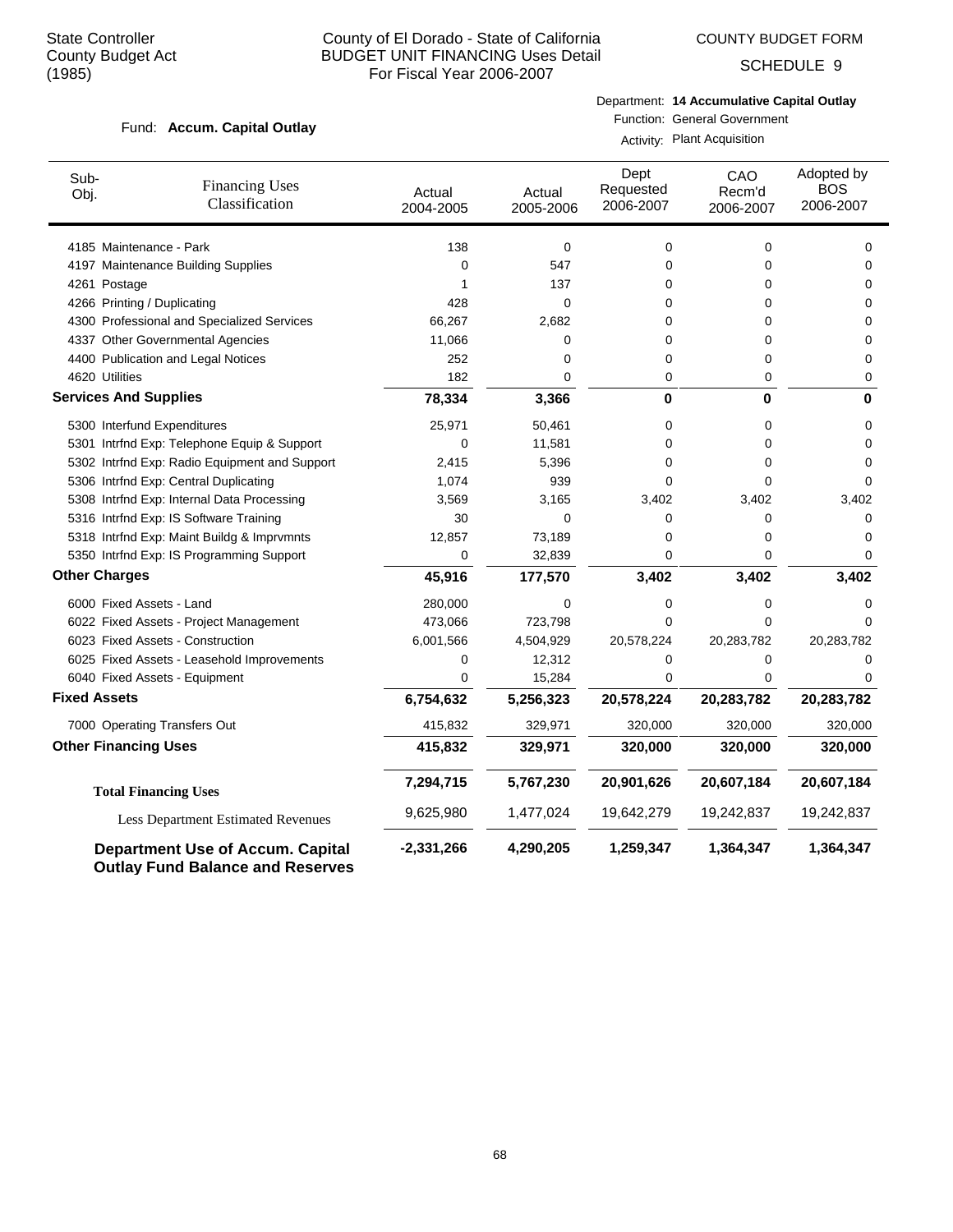|           | <b>General Services</b>                                          |                                    |                       |            |                 |                                  |  |
|-----------|------------------------------------------------------------------|------------------------------------|-----------------------|------------|-----------------|----------------------------------|--|
|           | FY 2006-07 ACO Budget                                            |                                    | <b>FINAL WORKPLAN</b> |            |                 |                                  |  |
|           | <b>New Facility Projects</b>                                     |                                    |                       |            |                 |                                  |  |
| Proj<br># | <b>Project Title</b>                                             | <b>Budget</b><br><b>Index Code</b> | Original<br>Request   | Adjustment | Project<br>Cost | <b>Funding</b><br>Source         |  |
| 04-15B    | SLT Animal Control - Add'l Funding                               | 147111                             | 600,000               |            | 600,000         | <b>General Fund Contribution</b> |  |
| 04-18B    | PVL Animal Control - Add'l Funding                               | 147111                             | 1,300,000             |            | 1,300,000       | <b>General Fund Contribution</b> |  |
| 06-48B    | Cameron Park - ADR Courtroom                                     | 147122                             |                       | 85,558     | 85,558          | ADR - Special Revenue Fund       |  |
| 06-50D    | Veteran's Memorial Monument                                      | 147111                             | 500,000               |            | 500,000         | <b>General Fund Contribution</b> |  |
| 06-50F    | Veteran's Memorial Monument                                      | 147111                             | 100,000               |            | 100,000         | <b>County Promotions</b>         |  |
| 06-50G    | Veteran's Memorial Monument                                      | 147111                             |                       | 75,000     | 75,000          | <b>ACO Revenues</b>              |  |
| 06-51C    | EDH Senior Center - Phase I - Sr. Nutrition                      | 147111                             | 100,000               |            | 100,000         | <b>ACO Revenues</b>              |  |
| 07-00     | Special Project Needs & Adjustments                              | 147111                             | 20,000                |            | 20,000          | <b>ACO Revenues</b>              |  |
| 07-00B    | Deferred Major Maintenance - Elevators, Chillers, Roof repair    | 147131                             | 100,000               | (30,000)   | 70,000          | <b>ACO Revenues</b>              |  |
| $07 - 01$ | <b>County Wide Security Systems</b>                              | 147111                             | 50,000                |            | 50,000          | <b>ACO Revenues</b>              |  |
| $07 - 02$ | County Wide HVAC Replacements                                    | 147111                             | 100,000               |            | 100,000         | <b>ACO Revenues</b>              |  |
| 07-03     | County Wide Exterior Paint                                       | 147131                             | 50,000                |            | 50,000          | <b>ACO Revenues</b>              |  |
| 07-04     | Misc Asbestos/Mold/Lead Inspections & Corrections                | 147111                             | 25,000                |            | 25,000          | <b>ACO Revenues</b>              |  |
| $07 - 05$ | County Wide Parking Lot Repair/Expand/Lighting                   | 147111                             | 75,000                |            | 75,000          | <b>ACO Revenues</b>              |  |
| 07-06     | County Wide Bird Control                                         | 147111                             | 40,000                |            | 40,000          | <b>ACO Revenues</b>              |  |
| 07-07     | Veteran's Building Improvements                                  | 147111                             | 25,000                |            | 25,000          | <b>ACO Revenues</b>              |  |
| 07-09     | <b>Administration Office Modifications</b>                       | 147111                             | 60,000                |            | 60,000          | <b>ACO Revenues</b>              |  |
| $07 - 10$ | General Services PV Airport - Replace HVAC System                | 147111                             | 7,500                 |            | 7,500           | <b>Airport Fund Balance</b>      |  |
| $07 - 11$ | General Services PV Airport - Remodel of Restrooms               | 147111                             | 87,500                |            | 87,500          | <b>Airport Fund Balance</b>      |  |
| $07-12$   | Building B - Skylight Repair                                     | 147111                             | 35,000                |            | 35,000          | <b>ACO Revenues</b>              |  |
| $07-13$   | Human Services - ED Center Suite 202 Room Partition              | 147131                             | 3,700                 |            | 3.700           | <b>ACO Revenues</b>              |  |
| $07 - 14$ | Human Services Pville Senior Center - Renovation of restrooms    | 147131                             | 5,300                 |            | 5,300           | <b>ACO Revenues</b>              |  |
| $07 - 15$ | Human Services Pville Senior Center - Kitchen/Dining<br>upgrades | 147111                             | 12,000                |            | 12,000          | <b>ACO Revenues</b>              |  |
| $07 - 16$ | Human Services - PV Senior Center - New Carpet                   | 147131                             | 9,500                 |            | 9,500           | <b>ACO Revenues</b>              |  |
| $07 - 17$ | Library - SLT - New Carpet                                       | 147111                             | 165,000               |            | 165,000         | <b>ACO Revenues</b>              |  |
| $07-18$   | Mental Health - PHF - Painting selected areas                    | 147131                             | 12,500                |            | 12,500          | Mental Health - Realignment      |  |
| $07-19$   | Mental Health - PHF - Carpeting two bedrooms                     | 147131                             | 4,000                 |            | 4,000           | Mental Health - Realignment      |  |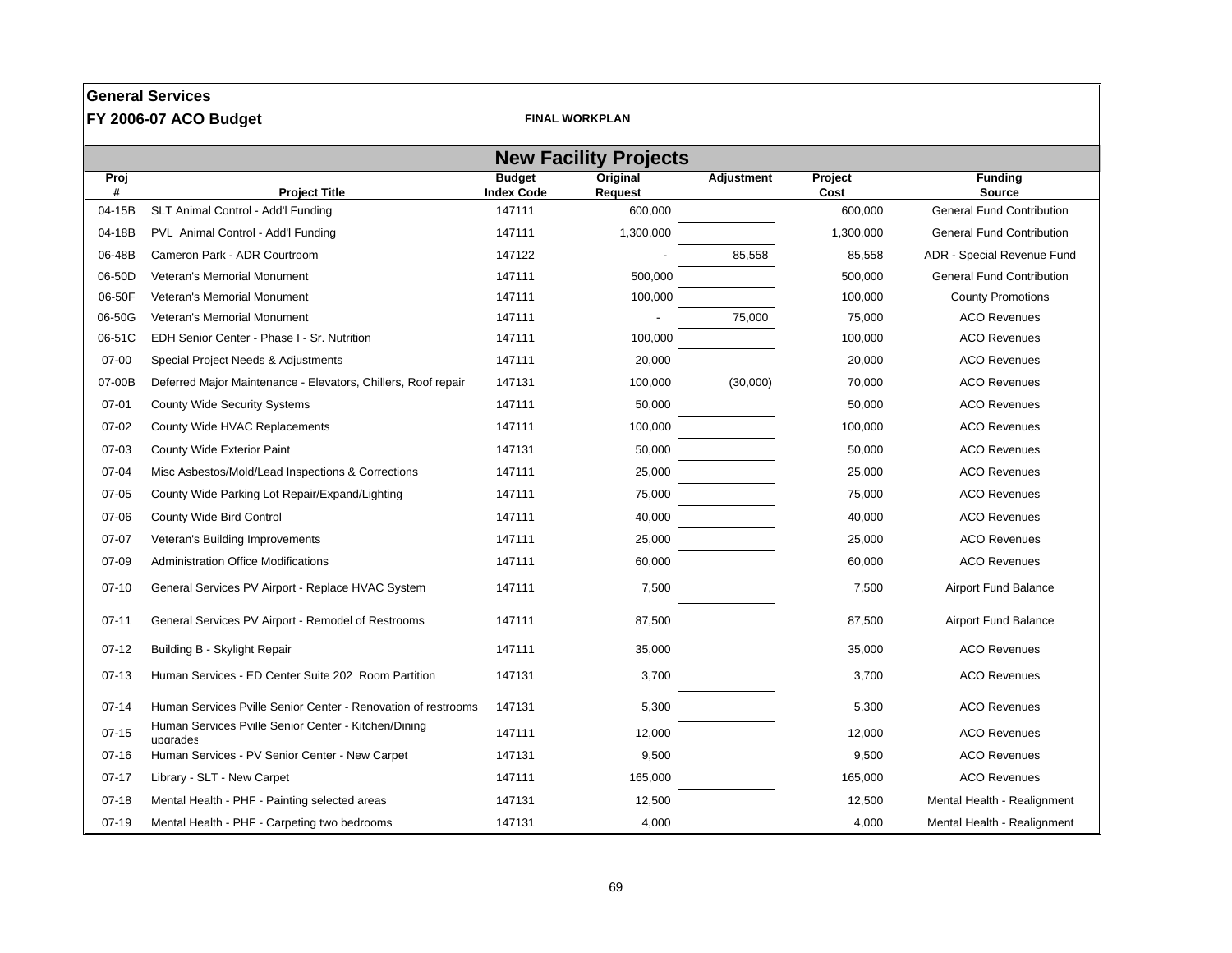|           | <b>General Services</b>                                                                   |        |                       |          |           |                                      |
|-----------|-------------------------------------------------------------------------------------------|--------|-----------------------|----------|-----------|--------------------------------------|
|           | FY 2006-07 ACO Budget                                                                     |        | <b>FINAL WORKPLAN</b> |          |           |                                      |
| 07-20     | Probation - Govt Center - Hallway Carpet replacement                                      | 147131 | 3,500                 |          | 3,500     | Crim Justice Spec Rev Fund           |
| $07 - 21$ | Probation - SLT Juvenile Treatment Ctr -- Window pass-thru                                | 147111 | 20,000                |          | 20,000    | Crim Justice Spec Rev Fund           |
| $07 - 22$ | Probation - PV Juvenile Hall - Convert Storage area to Office                             | 147111 | 25,000                |          | 25,000    | Crim Justice Spec Rev Fund           |
| 07-23A    | Probation - PV Juvenile Hall - Replace Flooring                                           | 147111 | 11,230                |          | 11,230    | Juvenile Accountability Block Grant  |
| 07-23B    | Probation - PV Juvenile Hall - Replace Flooring                                           | 147111 | 13,770                |          | 13,770    | Crim Justice Spec Rev Fund           |
| $07 - 24$ | Probation - PV Juvenile Hall - Control Room Carpet Replace                                | 147131 | 2,500                 |          | 2,500     | Crim Justice Spec Rev Fund           |
| $07 - 25$ | Public Health -HVAC Upgrades -Airborne Infection Isolation -<br><b>Placerville Clinic</b> | 147111 | 10,000                |          | 10,000    | <b>ACO Revenues</b>                  |
| $07 - 26$ | Public Health -HVAC Upgrades -Airborne Infection Isolation -<br><b>SLT Clinic</b>         | 147111 | 10,000                |          | 10,000    | <b>ACO Revenues</b>                  |
| $07 - 27$ | Public Health- Parking Lot Lighting At 929/931 Spring Street                              | 147111 | 15,000                |          | 15,000    | Public Health - Spec Rev Fund 11     |
| 07-28     | PV - Public Health- Replace key entry system 929/931 Spring<br>Street                     | 147111 | 10,000                |          | 10,000    | <b>ACO Revenues</b>                  |
| 07-29     | PV - Public Health - Assessment/Plans for Remodel of 941<br>Spring Street - Suite 4       | 147131 | 6,500                 |          | 6,500     | Public Health - Spec Rev Fund 11     |
| 07-30     | Public Health - Remodel Break Room at 931 Spring St                                       | 147131 | 6,000                 |          | 6,000     | <b>ACO Revenues</b>                  |
| 07-31     | Recorder Clerk - El Dorado Center - Sidewalk / drainpipe<br>correction                    | 147111 | 10,000                |          | 10,000    | <b>ACO Revenues</b>                  |
| 07-32     | Sheriff - PV Jail - Inmate Area Secured Storage                                           | 147111 | 13,000                |          | 13,000    | Crim Justice Spec Rev Fund           |
| 07-33     | Sheriff - PV Jail - Sealcoat Employee Parking Lot & Dock Area                             | 147131 | 7,000                 |          | 7,000     | Crim Justice Spec Rev Fund           |
| 07-34     | Sheriff - PV Jail - Double Bunking - 40 cells                                             | 147111 | 80,000                |          | 80,000    | Crim Justice Spec Rev Fund           |
| 07-35     | Sheriff - PV Jail - Replace sink cabinets in dorms/dayroom                                | 147111 | 64,200                |          | 64,200    | Crim Justice Spec Rev Fund           |
| 07-36     | Sheriff - SLT Jail - Install Security Camera                                              | 147111 | 10,000                |          | 10,000    | Crim Justice Spec Rev Fund           |
| 07-37     | Sheriff - SLT Jail - Replace Exterior Security Door in Laundry                            | 147131 | 3,500                 |          | 3,500     | Crim Justice Spec Rev Fund           |
| 07-38     | Sheriff - SLT Jail - Remodel Intoxilyzer Room                                             | 147131 | 5,500                 |          | 5,500     | Crim Justice Spec Rev Fund           |
| 07-39     | Sheriff - SLT Jail - Laundry Intercoms                                                    | 147111 | 3,500                 |          | 3,500     | Crim Justice Spec Rev Fund           |
| $07 - 40$ | Sheriff - SLT Jail - Assessment Mold / Kitchen Remodel                                    | 147111 | 10,000                |          | 10,000    | Crim Justice Spec Rev Fund           |
| $07 - 41$ | <b>UCCE - Replacement of Modular Building</b>                                             | 147111 | 150,000               |          | 150,000   | <b>ACO Revenues</b>                  |
| $07 - 42$ | Building A - Parking Lot Expansion                                                        | 147111 | 75,000                | (25,000) | 50,000    | <b>ACO Revenues</b>                  |
| $07 - 43$ | General Services Annex - Parking Lot Expansion                                            | 147111 | 75,000                | (25,000) | 50,000    | <b>ACO Revenues</b>                  |
| $07 - 44$ | Building C - Parking Lot Expansion                                                        | 147111 | 75,000                | (25,000) | 50,000    | <b>ACO Revenues</b>                  |
| $07 - 45$ | EDH Senior Center - Phase II - Sr. Day Care                                               | 147111 | 1,000,000             | 150,000  | 1,150,000 | <b>General Fund Contribution</b>     |
| $07 - 46$ | <b>EDH Sheriff Substation</b>                                                             | 147111 | 1,600,000             |          | 1,600,000 | <b>General Fund Contribution-TSF</b> |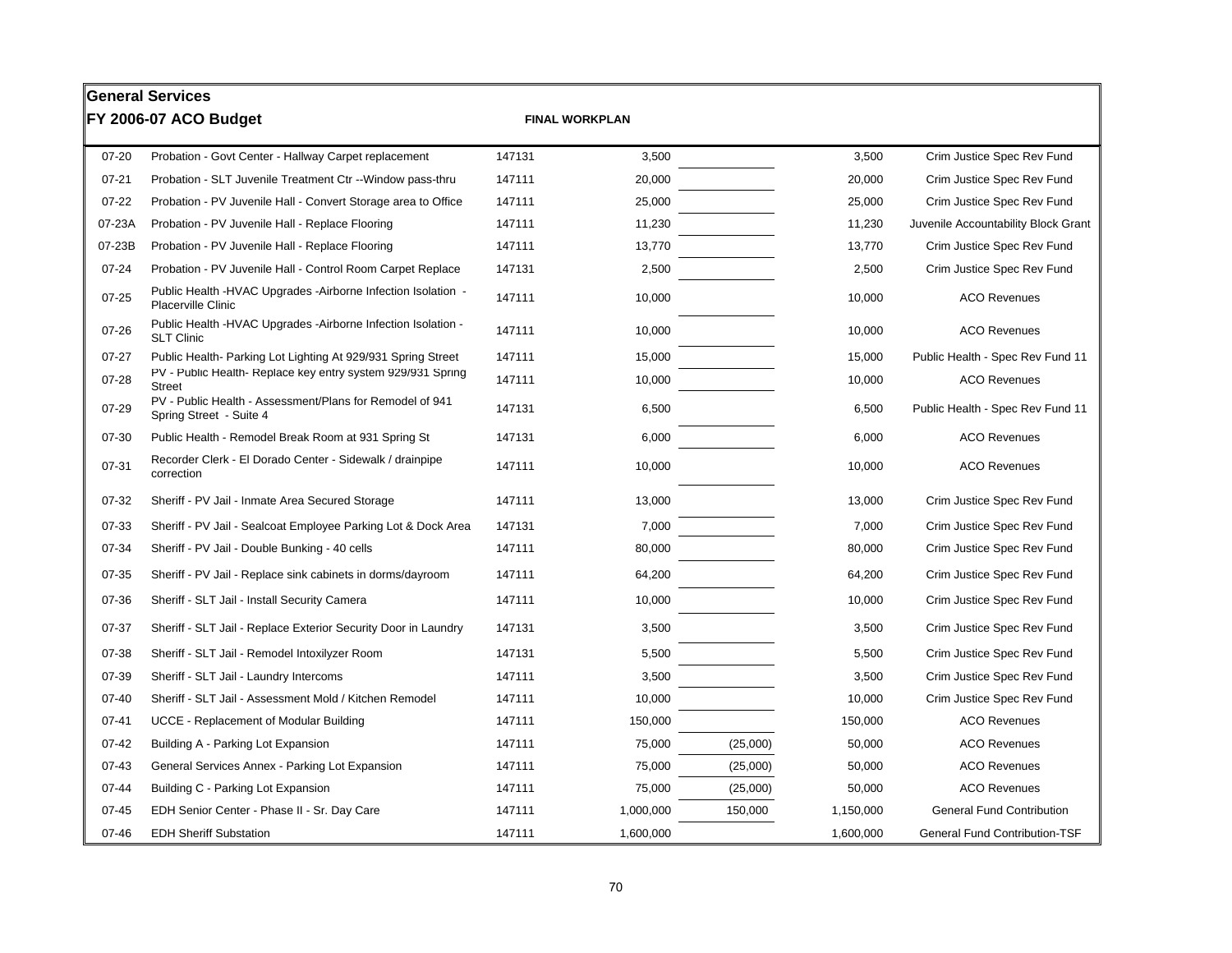|           | <b>General Services</b>                |        |                          |         |           |                                      |
|-----------|----------------------------------------|--------|--------------------------|---------|-----------|--------------------------------------|
|           | FY 2006-07 ACO Budget                  |        | <b>FINAL WORKPLAN</b>    |         |           |                                      |
| $07 - 47$ | <b>Sheriff Administration Building</b> | 147111 | 500,000                  |         | 500,000   | <b>General Fund Contribution-TSF</b> |
| 07-48A    | Sheriff Jail Expansion                 | 147111 | 1,156,762                |         | 1,156,762 | <b>General Fund Contribution</b>     |
| 07-48B    | Sheriff Jail Expansion                 | 147111 | 358,238                  |         | 358,238   | <b>General Fund Contribution-TSF</b> |
| 07-48C    | Sheriff Jail Expansion                 | 147111 | 85,000                   |         | 85,000    | <b>ACO Fund Balance</b>              |
| 07-49     | Museum Expansion                       | 147111 | $\overline{\phantom{a}}$ | 20.000  | 20,000    | <b>ACO Fund Balance</b>              |
|           | <b>Total New Facility Projects</b>     |        | 8,902,200                | 225,558 | 9,127,758 |                                      |

|           | <b>Carryover Facility Projects</b>                    |                   |           |             |           |                                      |  |  |  |  |
|-----------|-------------------------------------------------------|-------------------|-----------|-------------|-----------|--------------------------------------|--|--|--|--|
| Proj      |                                                       | <b>Budget</b>     | Proposed  | Adjustment  | Project   | <b>Funding</b>                       |  |  |  |  |
| #         | <b>Project Title</b>                                  | <b>Index Code</b> | Carryover | 9/1/06      | Cost      | <b>Source</b>                        |  |  |  |  |
| 99-32     | SLT Old Jail Shingle Replacement                      | 147111            | 171,300   | 0           | 171,300   | Crim Justice Spec Rev Fund           |  |  |  |  |
| $01 - 16$ | Courthouse - Main Street Corbel Replace/Repair/Remove | 147122            | 86,000    | 0           | 86,000    | Court Const Spec Rev Fund            |  |  |  |  |
| $01 - 17$ | <b>SLT Court Re-roof</b>                              | 147122            | 135,000   | (131, 200)  | 3,800     | <b>ACO Fund Balance</b>              |  |  |  |  |
| 01-17C    | <b>SLT Court Re-roof</b>                              | 147122            |           | 131,200     | 131,200   | Misc Reimbursement                   |  |  |  |  |
| $02 - 21$ | SLT Superior Court ADA Retrofit                       | 147122            | 23,900    | 0           | 23,900    | Court Const Spec Rev Fund            |  |  |  |  |
| 03-09G    | El Dorado Hills Library - claims/finish work          | 147111            | 0         | 160,316     | 160,316   | Blackstone /Valley View CFD          |  |  |  |  |
| $03-10$   | St. Patrick's Food Kitchen Fire Hydrant               | 147111            | 89,000    | 11,000      | 100,000   | <b>ACO Fund Balance</b>              |  |  |  |  |
| $03-12$   | Sheriff Fire Notification System - Admin Bldg         | 147111            | 24,814    | 10,186      | 35,000    | <b>ACO Fund Balance</b>              |  |  |  |  |
| 04-08     | PV Juvenile Hall New Communication System             | 147111            | 35,000    | 50,000      | 85,000    | Crim Justice Spec Rev Fund           |  |  |  |  |
| $04 - 15$ | <b>SLT Animal Control</b>                             | 147111            | 767,292   | (19, 754)   | 747,538   | Public Health - Spec Rev Fund 11     |  |  |  |  |
| $04-18$   | <b>PV Animal Control</b>                              | 147111            | 4,273,507 | (49, 771)   | 4,223,736 | <b>General Fund Contribution</b>     |  |  |  |  |
| $05-12$   | Sheriff Jail Building Exterior Seal/Caulk             | 147111            | 37,158    | 0           | 37,158    | Crim Justice Spec Rev Fund           |  |  |  |  |
| $05-17$   | DA Parking Lot Striping and Handicap Space            | 147111            | 3,500     | 0           | 3,500     | Crim Justice Spec Rev Fund           |  |  |  |  |
| $05-18$   | PV Juvenile Hall Control Room Ergonomic Upgrade       | 147111            | 36,875    | $\mathbf 0$ | 36,875    | Crim Justice Spec Rev Fund           |  |  |  |  |
| 05-20     | SLT Health Clinic Assessment/Correction for TB        | 147111            | 17,247    | 12,753      | 30,000    | <b>ACO Fund Balance</b>              |  |  |  |  |
| 05-28     | Court Facilities Retrofit - Project Mgmt              | 147122            | 43,254    | (23, 254)   | 20,000    | <b>ACO Fund Bal - Court Transfer</b> |  |  |  |  |
| 05-28B    | Court Facilities Retrofit - Engineering/Assessments   | 147122            | 76,000    | (54, 735)   | 21,265    | <b>ACO Fund Bal - Court Transfer</b> |  |  |  |  |
| 05-36     | IT Fire Supression System - PV                        | 147111            | 70,350    | 44,650      | 115,000   | <b>ACO Fund Balance</b>              |  |  |  |  |
| 06-07     | Move -Building C Courts                               | 147122            | 75,000    | 0           | 75,000    | ACO Fund Bal - Court Transfer        |  |  |  |  |
| $06-10$   | AG/UC Extention - Retrofit lower level                | 147111            | 45,000    | 0           | 45,000    | <b>ACO Fund Balance</b>              |  |  |  |  |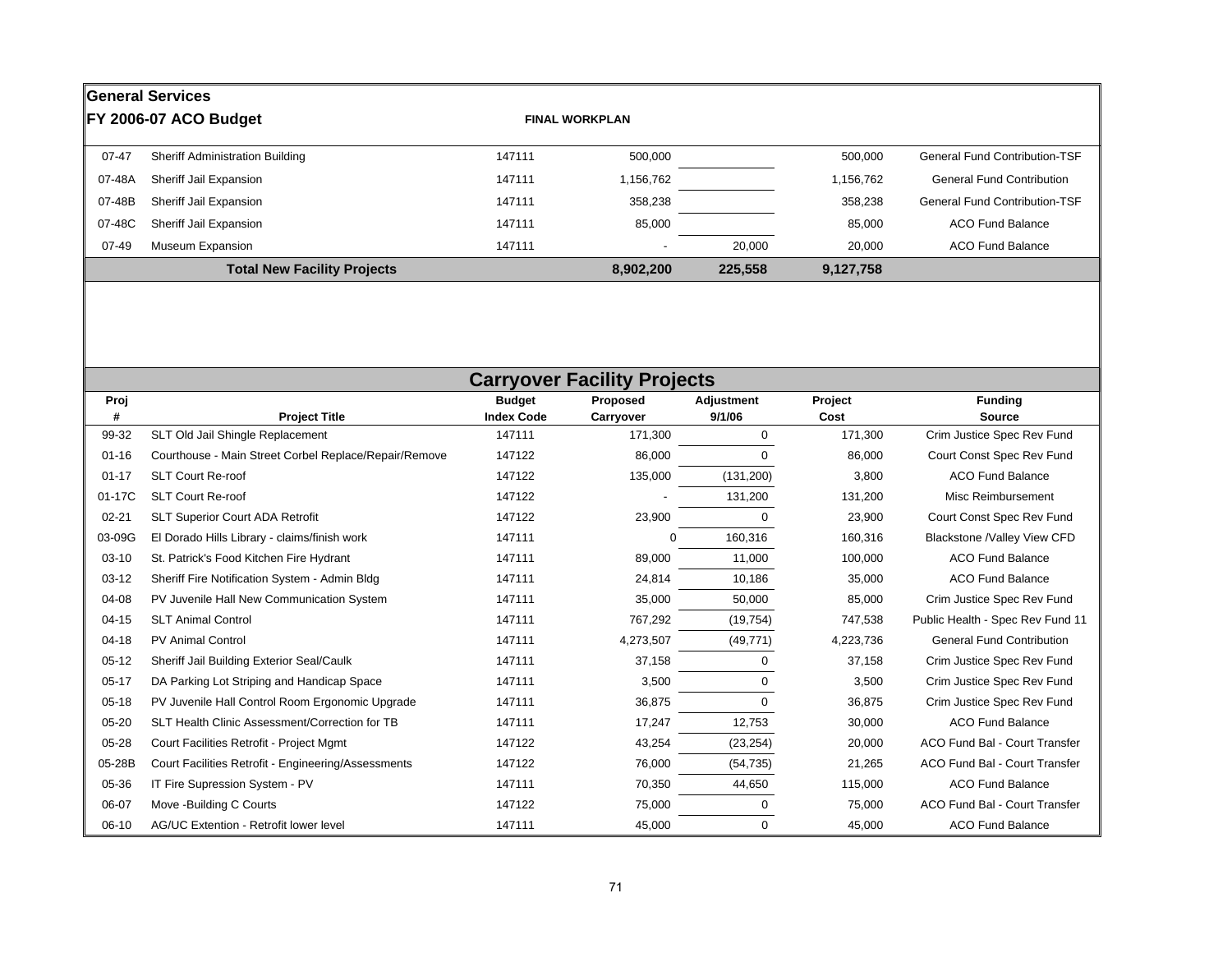|           | <b>General Services</b>                                   |        |                       |              |             |                                  |
|-----------|-----------------------------------------------------------|--------|-----------------------|--------------|-------------|----------------------------------|
|           | FY 2006-07 ACO Budget                                     |        | <b>FINAL WORKPLAN</b> |              |             |                                  |
| $06 - 11$ | UC Extention - Modular Improvements                       | 147131 | 4,500                 | (4,500)      | $\mathbf 0$ | <b>ACO Fund Balance</b>          |
| $06-12$   | Sheriff - Jail - Security Camera in laundry               | 147111 | 6,105                 | (6, 105)     | 0           | Crim Justice Spec Rev Fund       |
| 06-13     | Sheriff - New Generator                                   | 147111 | 67,383                | 32,617       | 100,000     | Crim Justice Spec Rev Fund       |
| $06-15$   | Sheriff - Jail- Fire alarm notification system            | 147131 | 2,500                 | $\mathbf 0$  | 2,500       | Crim Justice Spec Rev Fund       |
| $06-16$   | Sheriff - Jail - Replace smoke detectors                  | 147111 | 55,000                | 10,000       | 65,000      | Crim Justice Spec Rev Fund       |
| $06-17$   | Sheriff - Jail - Secure 10 inmate sinks                   | 147131 | 3,000                 | $\Omega$     | 3,000       | Crim Justice Spec Rev Fund       |
| 06-19     | Sheriff - Jail - Enclose visiting booths                  | 147111 | 30,233                | 9,767        | 40,000      | Crim Justice Spec Rev Fund       |
| 06-20     | Sheriff - Jail -Replace countertop & sink                 | 147131 | 3,000                 | $\mathbf 0$  | 3,000       | Crim Justice Spec Rev Fund       |
| 06-22     | Mental Health - PHF - Replace two doors                   | 147111 | 17,963                | 2,037        | 20,000      | Mental Health - Realignment      |
| 06-23A    | Development Services - Modify Permit counter              | 147111 | 97,267                | (1,276)      | 95,991      | <b>General Fund Contribution</b> |
| 06-23B    | Development Services - Modify Permit counter              | 147111 | 82,500                | $\Omega$     | 82,500      | <b>ACO Fund Balance</b>          |
| 06-24     | DOT - Bldg C - Install Hard Wall Space                    | 147111 |                       | 5,000        | 5,000       | DOT - Road Fund                  |
| 06-25     | Probation - SLT Juv Treatmnt Cntr - Riser Room Access     | 147111 | 50,000                | $\Omega$     | 50,000      | Crim Justice Spec Rev Fund       |
| 06-26     | Probation - PV Juv Hall - Concrete Bed Platforms          | 147111 | 59,507                | (918)        | 58,589      | Crim Justice Spec Rev Fund       |
| 06-29     | Public Health - PV - Remodel Patient Record Areas         | 147111 | 17,609                | (17,609)     | $\mathbf 0$ | Public Health - Spec Rev Fund 11 |
| 06-31     | Human Svcs - 931 Spring - Install card lock system        | 147111 | 5,000                 | $\mathbf 0$  | 5,000       | <b>ACO Fund Balance</b>          |
| 06-32     | Human Svcs - Sr Day - Remodel Front Entry                 | 147111 | 7,200                 | $\mathbf 0$  | 7,200       | <b>ACO Fund Balance</b>          |
| 06-33     | Health & Human Services Complex - Assessment              | 147111 | 20,000                | $\mathbf 0$  | 20,000      | <b>ACO Fund Balance</b>          |
| 06-34     | Sheriff Administration Center - New Facility (assessment) | 147111 | 20,000                | $\mathbf 0$  | 20,000      | <b>ACO Fund Balance</b>          |
| 06-35     | Sheriff - Parking Lot - 300 Fair Lane                     | 147111 | 20,000                | (10,000)     | 10,000      | Crim Justice Spec Rev Fund       |
| 06-36     | Sheriff - Modular Building for Storage                    | 147111 | 100,000               | (428)        | 99,572      | Crim Justice Spec Rev Fund       |
| 06-37     | SLT Advanced Planning & Asset Management                  | 147111 | 20,000                | $\mathbf 0$  | 20,000      | <b>ACO Fund Balance</b>          |
| 06-38     | PV Advanced Planning & Asset Management                   | 147111 | 20,000                | $\mathbf 0$  | 20,000      | <b>ACO Fund Balance</b>          |
| 06-40LE   | Public Health - Suites 3 & 7 - Exterior lighting          | 147111 | 1,000                 | $\mathbf 0$  | 1,000       | Public Health - Spec Rev Fund 11 |
| 06-41LE   | Public Health - ADP Suites R S & T - Exterior lighting    | 147111 | 77,000                | $\mathbf 0$  | 77,000      | Public Health - Spec Rev Fund 11 |
| 06-42     | Veteran's Services - Office Relocation                    | 147111 | 105,000               | (9,785)      | 95,215      | <b>ACO Fund Balance</b>          |
| 06-43     | Auditor-Controller - Payroll Division Relocation          | 147111 | 5,000                 | $\mathbf 0$  | 5,000       | <b>ACO Fund Balance</b>          |
| 06-45     | County wide Energy Lighting Project - Retention pymt      | 147111 |                       | 13,782       | 13,782      | <b>ACO Fund Balance</b>          |
| 06-46     | Probation - SLT Juv Treatmnt Cntr - Rec Yard Improvements | 147111 | 69,615                | (19, 615)    | 50,000      | Crim Justice Spec Rev Fund       |
| 06-47     | PV Jail Sewer Main Upgrade Study                          | 147111 | 50,000                | $\mathbf 0$  | 50,000      | <b>General Fund Contribution</b> |
| 06-48     | Cameron Park - ADR Courtroom                              | 147122 | 369,942               | (4, 486)     | 365,456     | ADR - Special Revenue Fund       |
| 06-50A    | Veteran's Memorial Monument                               | 147111 | 20,000                | (14, 974)    | 5,026       | <b>Community Enhancement</b>     |
| 06-50C    | Veteran's Memorial Monument                               | 147111 | 25,000                | (9,015)      | 15,985      | Veteran's Cash Reimbursement     |
| 06-50E    | Veteran's Memorial Monument                               | 147111 | 75,000                | $\mathbf{0}$ | 75,000      | Veteran's Hard Match             |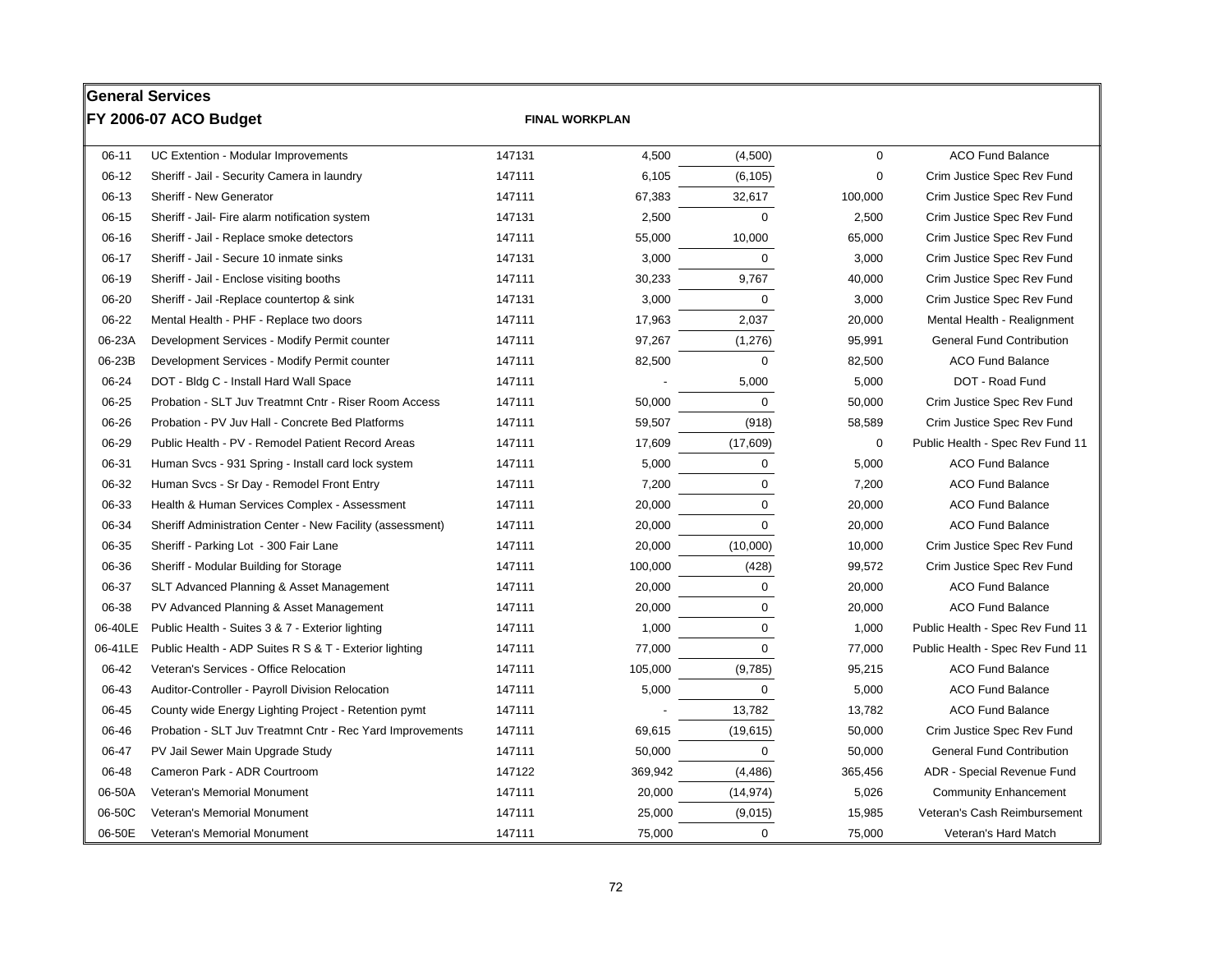|        | <b>General Services</b>                             |        |                          |          |              |                                      |  |  |  |  |
|--------|-----------------------------------------------------|--------|--------------------------|----------|--------------|--------------------------------------|--|--|--|--|
|        | <b>IFY 2006-07 ACO Budget</b>                       |        | <b>FINAL WORKPLAN</b>    |          |              |                                      |  |  |  |  |
| 06-51A | EDH Senior Center - Phase I - Sr. Nutrition         | 147111 | 200,000                  | $\Omega$ | 200,000      | <b>General Fund Contribution</b>     |  |  |  |  |
| 06-53  | SLT - Juvenile Treatment Center-Classroom Acoustics | 147111 | 12,757                   | (2,757)  | 10,000       | Crim Justice Spec Rev Fund           |  |  |  |  |
| 06-54  | GSD Annex - Grounds Storage Building                | 147111 | 35,000                   | $\Omega$ | 35,000       | <b>ACO Fund Balance</b>              |  |  |  |  |
| 06-55  | GSD Records Management Move From Building C         | 147111 | 12,000                   | (3,059)  | 8,941        | <b>ACO Fund Balance</b>              |  |  |  |  |
| 06-56  | Elections - Bldg C Remodel                          | 147111 | $\overline{\phantom{a}}$ | 33,000   | 33,000       | <b>ACO Revenues</b>                  |  |  |  |  |
| 06-59  | PV Juvenile Hall - Replace Shower Towers            | 147111 |                          | 15,000   | 15,000       | Probation                            |  |  |  |  |
| 06-61  | Maint Street Courthouse Health & Safety Projects    | 147122 |                          | 76,000   | 76,000       | <b>ACO Fund Bal - Court Transfer</b> |  |  |  |  |
| 06-62  | District Atty Main Street Health & Safety Projects  | 147111 | $\overline{\phantom{0}}$ | 16,000   | 16,000       | <b>ACO Fund Balance</b>              |  |  |  |  |
| 06-63  | PV Jail Access Door / Concrete Wall                 | 147111 |                          | 15,000   | 15,000       | Crim Justice Spec Rev Fund           |  |  |  |  |
|        | <b>Total Carryover Projects</b>                     |        | 7,776,278                | 265,067  | 8,041,345    |                                      |  |  |  |  |
|        | <b>TOTAL NEW &amp; CARRY OVER</b>                   |        | \$16,678,478             | 490,625  | \$17,169,103 |                                      |  |  |  |  |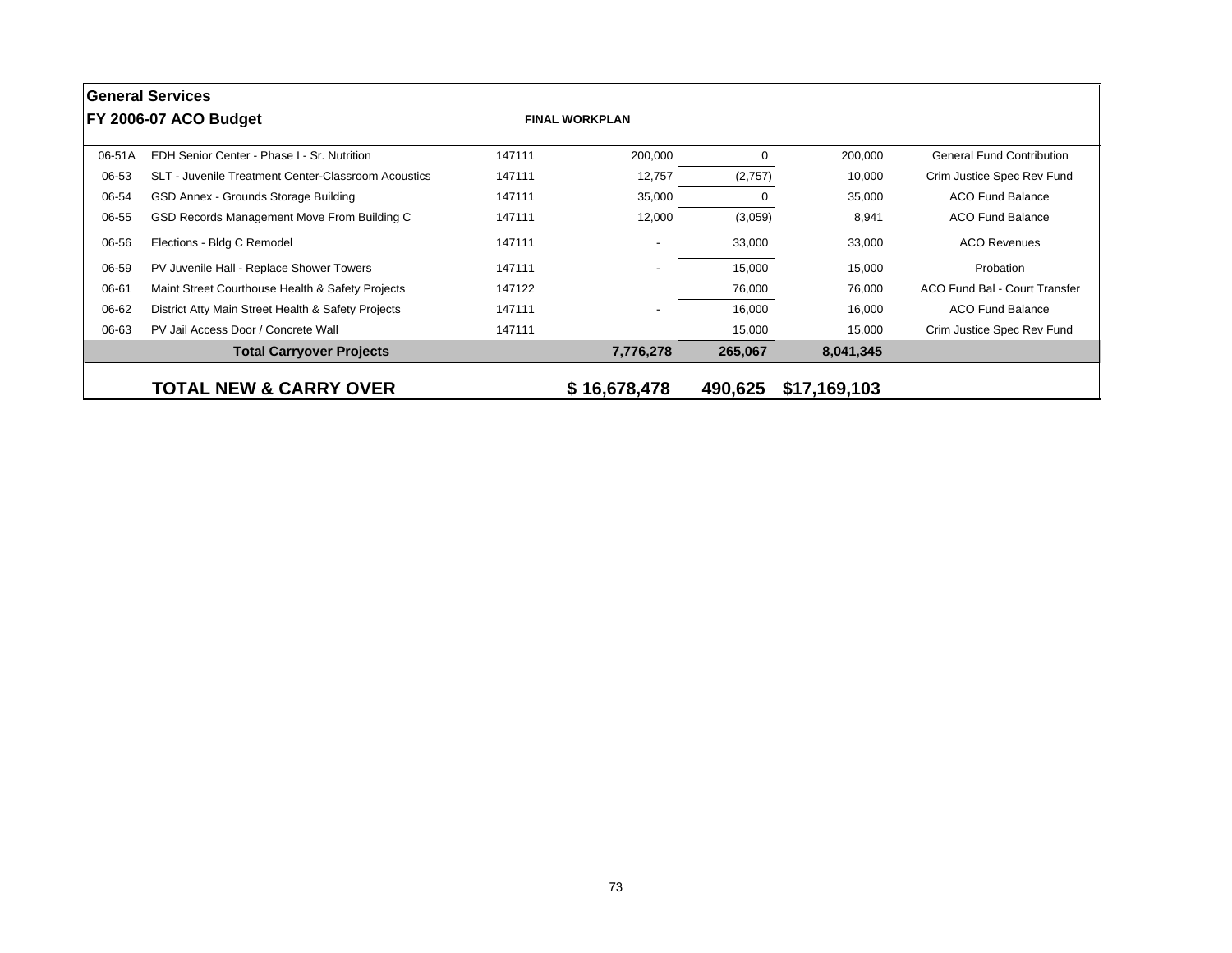|                  |                                                                                                    |          | <b>DEPARTMENT OF GENERAL SERVICES</b>        |          |                |          |                  |                                      |  |  |
|------------------|----------------------------------------------------------------------------------------------------|----------|----------------------------------------------|----------|----------------|----------|------------------|--------------------------------------|--|--|
|                  | FY 2006-07 ACO Budget - PARKS CONSTRUCTION BUDGET                                                  |          |                                              |          |                |          |                  |                                      |  |  |
|                  | <b>FINAL WORK PLAN</b>                                                                             |          |                                              |          |                |          |                  |                                      |  |  |
|                  | <b>New Parks Construction Projects</b>                                                             |          |                                              |          |                |          |                  |                                      |  |  |
| Proj             |                                                                                                    |          | <b>Proposed</b>                              |          | September      |          | Project          | <b>Funding</b>                       |  |  |
| #                | <b>Project Title</b>                                                                               |          | <b>New</b>                                   |          | Request        |          | Cost             | <b>Source</b>                        |  |  |
| 07-01A           | Fairgrounds Ballfield Renovation - Grant Match                                                     | \$       | 18,500                                       | \$       |                | \$       | 18,500           | <b>General Fund</b>                  |  |  |
| 07-01B           | Fairgrounds Ballfield Renovation - RZH Grant                                                       | \$       | 133,000                                      | \$       |                | \$       | 133,000          | State Parks RZH Grant                |  |  |
| 07-02            | Henningsen Lotus Park West End Improvements (Volleyball)                                           | \$       | 25,000                                       | \$       |                | \$       | 25,000           | <b>HLP Spec Rev Fund</b>             |  |  |
| 07-03            | Henningsen Lotus Park Southside Drainage Improvements                                              | \$       | 15,000                                       | \$       |                | \$       | 15,000           | <b>HLP Spec Rev Fund</b>             |  |  |
| 07-04            | Pioneer Park - Improvements Phase II - new modifications                                           | \$       | 50,000                                       | \$       |                | \$       | 50,000           | <b>General Fund</b>                  |  |  |
| 07-05            | El Dorado Trail - Los Trampos Extension - Grant                                                    | \$       |                                              | \$       | 564,000        | \$       | 564,000          | State Prop 12                        |  |  |
| 07-06            | El Dorado Trail - Los Trampos Extension - Wetland Mitigation                                       |          |                                              | \$       | 75,000         | \$       | 75,000           | <b>General Fund</b>                  |  |  |
| 07-07            | Bradford Park - Park Renovation - Restroom - additional costs                                      |          |                                              | \$       | 25,000         | \$       | 25,000           | <b>General Fund</b>                  |  |  |
|                  | <b>Total New Park Projects</b>                                                                     | \$       | 241,500                                      | \$       | 664,000        | \$       | 905,500          |                                      |  |  |
|                  |                                                                                                    |          |                                              |          |                |          |                  |                                      |  |  |
|                  |                                                                                                    |          | <b>Carryover Parks Construction Projects</b> |          |                |          |                  |                                      |  |  |
|                  |                                                                                                    |          |                                              |          | September      |          |                  |                                      |  |  |
| Proj<br>#        | <b>Project Title</b>                                                                               |          | Proposed<br>Carryover                        |          | Request        |          | Project<br>Cost  | <b>Funding</b><br><b>Source</b>      |  |  |
| 03-01            | Bass Lake Park - Master Planning / EIR Phase I                                                     | \$       | 40,100                                       | \$       | $(20, 321)$ \$ |          | 19,779           | General Fund                         |  |  |
|                  | 03-01A Bass Lake Park - Master Planning / EIR Phase I                                              | \$       | 3,698                                        | \$       |                | \$       | 3,698            | <b>ACO Fund Balance</b>              |  |  |
| 04-02            | Bass Lake Park - Construction                                                                      | \$       | 564,000                                      | \$       | (564,000)      | -\$      | (0)              | State Prop 12                        |  |  |
| $05 - 01$        | Bass Lake Park - Permits/Construction                                                              | \$       | 49,829                                       | \$       |                | \$       | 49,829           | <b>General Fund</b>                  |  |  |
|                  | 05-12A Bass Lake Park - Permits/Construction                                                       | \$       | 110,000                                      | \$       | $\sim$         |          |                  |                                      |  |  |
| 05-02            | Bradford Park - Park Renovation - Restroom - Grant Match                                           | \$       | 2,500                                        |          |                | \$       |                  | State Prop 40                        |  |  |
|                  |                                                                                                    |          |                                              | \$       | (701)          | \$       | 110,000<br>1,799 | Quimby Pondo Spec Rev Fund           |  |  |
|                  | 06-06A Bradford Park - Park Renovation - Restroom - Grant Match                                    | \$       | 12,000                                       |          |                | \$       | 12,000           | <b>General Fund</b>                  |  |  |
| 06-09            | 06-06B Bradford Park - Park Renovation - Restroom - RZH Grant                                      | \$       | 37,000                                       | \$       |                | \$       | 37,000           | <b>State Parks RZH Grant</b>         |  |  |
|                  | Cronin Ranch Master Planning                                                                       | \$       | 20,000                                       | \$       | (314)          | \$       | 19,686           | <b>General Fund</b>                  |  |  |
| 06-08            | El Dorado Trail - (Upper) Easement Study                                                           | \$       | 50,000                                       | \$       |                | \$       | 50,000           | <b>General Fund</b>                  |  |  |
| 02-03            | Pollock Pines Regional Park - Plan & EIR                                                           | \$       |                                              | \$       | 11,057         | \$       | 11,057           | <b>ACO Fund Balance</b>              |  |  |
|                  | 03-06A Pollock Pines Regional Park - Plan & EIR                                                    | \$       | 7,334                                        | \$       |                | \$       | 7,334            | <b>General Fund</b>                  |  |  |
|                  | 03-06B Pollock Pines Regional Park -Planning Dept                                                  | \$       | 11,291                                       | \$       | (1, 160)       | \$       | 10,131           | <b>General Fund</b>                  |  |  |
| 03-06C           | Pollock Pines Regional Park - Environmental                                                        | \$       | 60,000                                       | \$       |                |          | 60,000           | <b>General Fund</b>                  |  |  |
|                  | 03-06D Pollock Pines Regional Park -Design                                                         | \$       | 25,000                                       | \$       |                |          | 25,000           | General Fund                         |  |  |
| $05-05$<br>05-07 | Pollock Pines Regional Park - Design, Construct<br>Pollock Pines Regional Park - Design, Construct | \$<br>\$ | 40,000<br>50,000                             | \$<br>\$ | ÷,             | \$<br>\$ | 40,000<br>50,000 | <b>General Fund</b><br>State Prop 40 |  |  |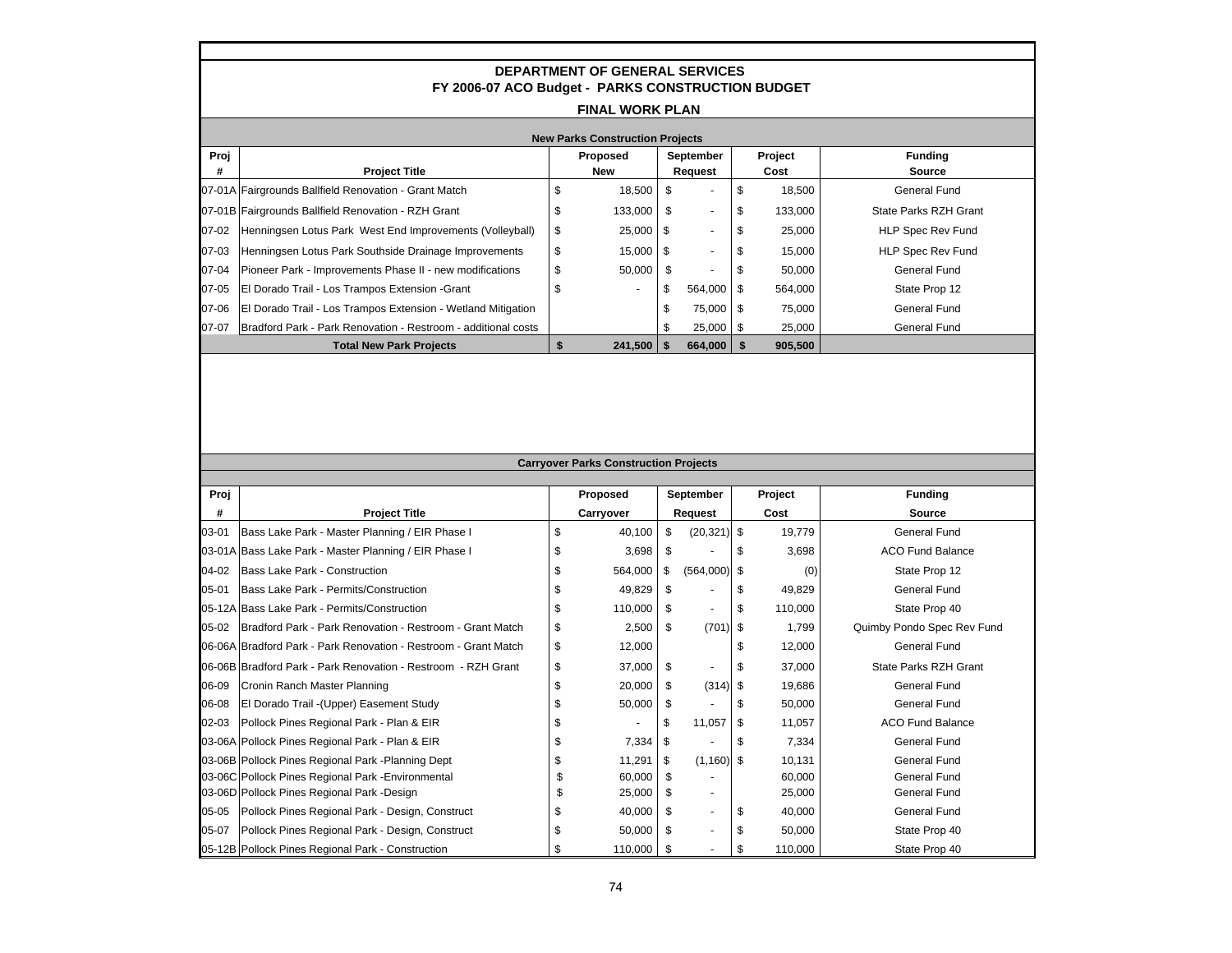|       | <b>DEPARTMENT OF GENERAL SERVICES</b>                                    |     |                        |      |                          |      |                |                                         |  |  |
|-------|--------------------------------------------------------------------------|-----|------------------------|------|--------------------------|------|----------------|-----------------------------------------|--|--|
|       | FY 2006-07 ACO Budget - PARKS CONSTRUCTION BUDGET                        |     |                        |      |                          |      |                |                                         |  |  |
|       |                                                                          |     | <b>FINAL WORK PLAN</b> |      |                          |      |                |                                         |  |  |
| 06-02 | Pollock Pines Regional Park - Plan & EIR                                 | \$  | 153,000                |      |                          | \$   | 153,000        | <b>General Fund</b>                     |  |  |
| 06-05 | Pollock Pines Regional Park - Plan & EIR                                 | \$. | 1,375                  | S    | $(1,375)$ \$             |      | $\blacksquare$ | Quimby / Pollock Spec Rev Fund          |  |  |
| 04-04 | El Dorado Trail - Michigan / Los Trampos Ext - RZH Grant Match \$        |     | 4,334                  | S.   | 49                       | - \$ | 4,383          | Transp Enhancement Spec Rev Fund        |  |  |
| 04-05 | El Dorado Trail - Michigan / Los Trampos Ext - RZH Grant Match \$        |     | 34,869                 | S    | 399                      | - \$ | 35,268         | Transp Development Spec Rev Fund        |  |  |
|       | 04-06A El Dorado Trail - Michigan / Los Trampos Ext - RZH Grant Match \$ |     | 24,697                 | \$   |                          | \$.  | 24,697         | <b>ACO Fund Balance</b>                 |  |  |
|       | 04-06B El Dorado Trail - Los Trampos Extension - RZH Grant               | \$  | 152,000                | \$   | $\overline{a}$           |      | 152,000        | State Parks RZH Grant                   |  |  |
|       | 06-11A El Dorado Trail - Los Trampos Extension - Grant                   | \$  | 45,000                 | S    | $(45,000)$ \$            |      | ۰              | Air Quality Mngmt District / DMV Grant  |  |  |
|       | 06-11B El Dorado Trail - Los Trampos Extension - Grant                   | \$  | 225,000                | \$   |                          | -S   | 225,000        | <b>Transportation Enhancement Grant</b> |  |  |
| 03-04 | Pioneer Park - Erosion Control / Nature Area                             | \$  | 4,303                  | \$   | $(4,303)$ \$             |      |                | General Fund                            |  |  |
| 04-07 | Pioneer Park - Improvements Phase I                                      |     | 44.829                 | \$   | $(44,829)$ \$            |      | $\overline{a}$ | <b>Community Enhancement</b>            |  |  |
|       | 04-07B Pioneer Park - Improvements Phase I                               |     | 42,087                 | S    | $(42,087)$ \$            |      |                | <b>ACO Fund Balance</b>                 |  |  |
|       | 04-07C Pioneer Park - Improvements Phase I                               | \$. | 55.000                 | - \$ | $12,113$ \$              |      | 67,113         | General Fund                            |  |  |
| 06-04 | Pioneer Park - Erosion Control                                           | \$  | 6,000                  | \$   | $(4,000)$ \$             |      | 2,000          | Pioneer Park Spec Rev Fund              |  |  |
| 05-09 | SacPlacerville Transp Corridor - Trail Planning                          | \$  | 50,000                 | \$   | $\overline{\phantom{a}}$ |      | 50,000         | State Prop 40                           |  |  |
|       | 06-10A SacPlacerville Transp Corridor - Class 1 Bike Path                | \$  | 1,039,550              | \$   | $\blacksquare$           |      | 1,039,550      | <b>Transportation Enhancement Grant</b> |  |  |
|       | 06-10B SacPlacerville Transp Corridor - Class 1 Bike Path                | \$  | 183,450                | S    | $\blacksquare$           | \$.  | 183,450        | Air Quality Mngmt District / DMV Grant  |  |  |
|       | <b>Total Carryover Projects</b>                                          | \$  | 3,258,246              | \$   | (704, 472)               |      | 2,553,774      |                                         |  |  |
|       | <b>TOTAL NEW &amp; CARRY OVER</b>                                        | \$  | 3,499,746              | s    | (40, 472)                |      | \$3,459,274    |                                         |  |  |

Г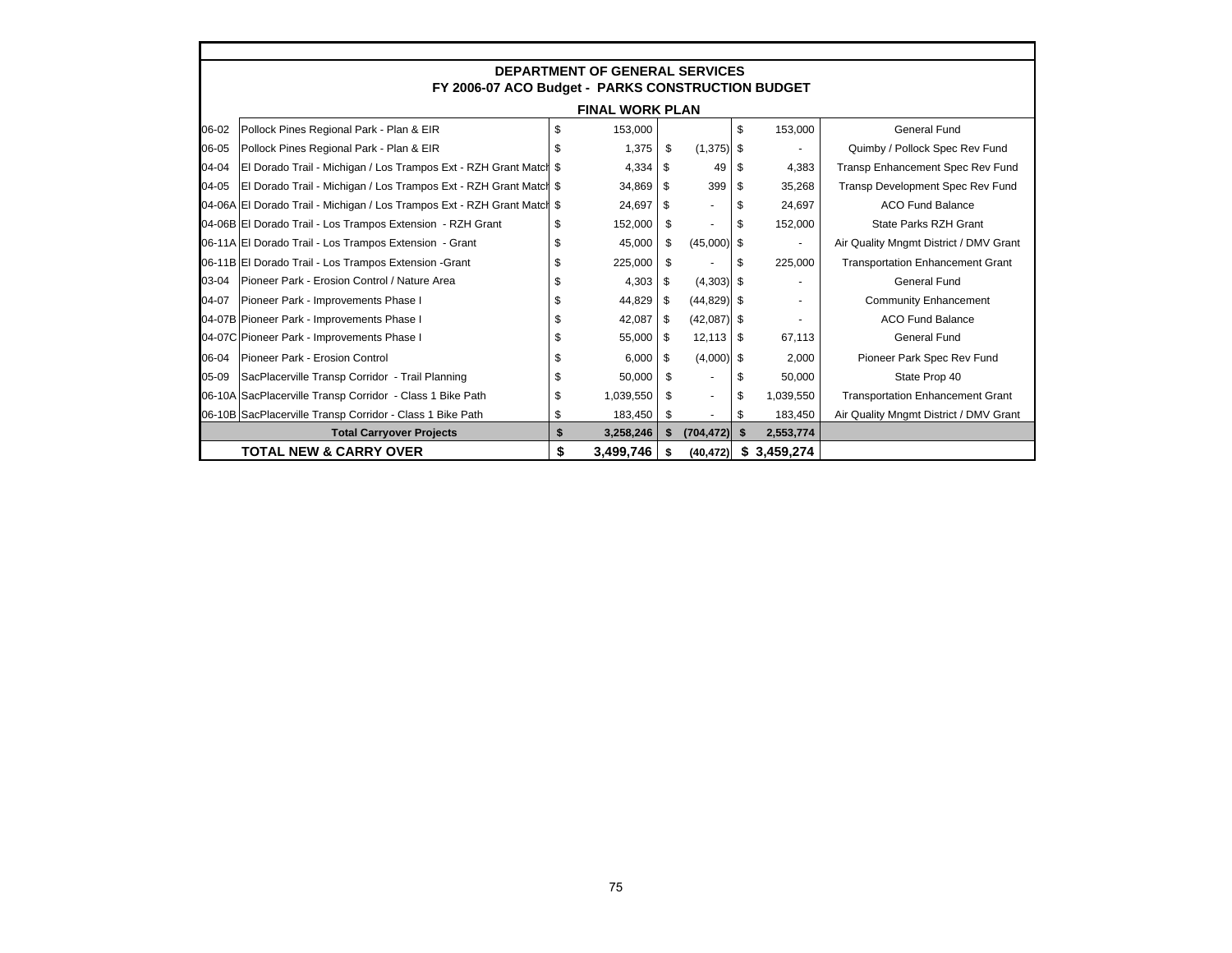COUNTY BUDGET FORM

SCHEDULE 9

#### Fund: General Fund

# Department: **15 Gen Fund Other Operations**

| Function: General Government |
|------------------------------|
| Activity: Other General      |

| Sub-<br>Obj.                 | <b>Financing Uses</b><br>Classification                                         | Actual<br>2004-2005 | Actual<br>2005-2006 | Dept<br>Requested<br>2006-2007 | CAO<br>Recm'd<br>2006-2007 | Adopted by<br><b>BOS</b><br>2006-2007 |
|------------------------------|---------------------------------------------------------------------------------|---------------------|---------------------|--------------------------------|----------------------------|---------------------------------------|
|                              | 3000 Permanent Employees / Elected Officials                                    | 0                   | 0                   | 640,000                        | 640,000                    | 640,000                               |
| 3080 Flexible Benefits       |                                                                                 | 0                   | 9,108               | 0                              | 0                          | 0                                     |
|                              | <b>Salaries And Employee Benefits</b>                                           | 0                   | 9,108               | 640,000                        | 640,000                    | 640,000                               |
| 4220 Memberships             |                                                                                 | 1,000               | 1,000               | 1,000                          | 1,000                      | 1,000                                 |
|                              | 4300 Professional and Specialized Services                                      | 231,002             | 239,108             | 228,400                        | 228,400                    | 228,400                               |
|                              | 4400 Publication and Legal Notices                                              | 0                   | 3,740               | 15,000                         | 15,000                     | 15,000                                |
| 4501 Special Projects        |                                                                                 | 0                   | 5,000               | 0                              | 10,000                     | 10,000                                |
| <b>Services And Supplies</b> |                                                                                 | 232,002             | 248,847             | 244,400                        | 254,400                    | 254,400                               |
|                              | 5120 Interest On Notes and Warrants                                             | 197,354             | 293,273             | 300,000                        | 300,000                    | 300,000                               |
|                              | 5240 Contribution To Non-county Governmental                                    | 1,127,994           | 1,270,279           | 1,494,581                      | 1,494,581                  | 1,494,581                             |
|                              | 5300 Interfund Expenditures                                                     | 8,000               | 8,000               | 8,000                          | 8,000                      | 8,000                                 |
| <b>Other Charges</b>         |                                                                                 | 1,333,348           | 1,571,552           | 1,802,581                      | 1,802,581                  | 1,802,581                             |
|                              | 7000 Operating Transfers Out                                                    | 14, 151, 382        | 16,714,116          | 23,772,178                     | 28,206,800                 | 28,206,800                            |
| <b>Other Financing Uses</b>  |                                                                                 | 14, 151, 382        | 16,714,116          | 23,772,178                     | 28,206,800                 | 28,206,800                            |
| 7200 Intrafund Transfers     |                                                                                 | $-363,504$          | $-346,407$          | $-273,932$                     | $-273,932$                 | $-273,932$                            |
| <b>Intrafund Transfers</b>   |                                                                                 | $-363,504$          | $-346,407$          | $-273,932$                     | $-273,932$                 | $-273,932$                            |
|                              | 7300 Appropriation For Contingencies                                            | 0                   | 0                   | 5,575,000                      | 5,575,000                  | 5,575,000                             |
|                              | <b>Appropriation For Contingencies</b>                                          | $\bf{0}$            | $\mathbf{0}$        | 5,575,000                      | 5,575,000                  | 5,575,000                             |
|                              | <b>Total Financing Uses</b>                                                     | 15,353,228          | 18,197,216          | 31,760,227                     | 36,204,849                 | 36,204,849                            |
|                              | <b>Less Department Estimated Revenues</b>                                       | 78,563,537          | 99,864,523          | 100,226,651                    | 102,158,054                | 102,158,054                           |
|                              | <b>Department Use of Other General</b><br><b>Fund Sources (Net County Cost)</b> | $-63,210,309$       | $-81,667,307$       | $-68,466,424$                  | $-65,953,205$              | $-65,953,205$                         |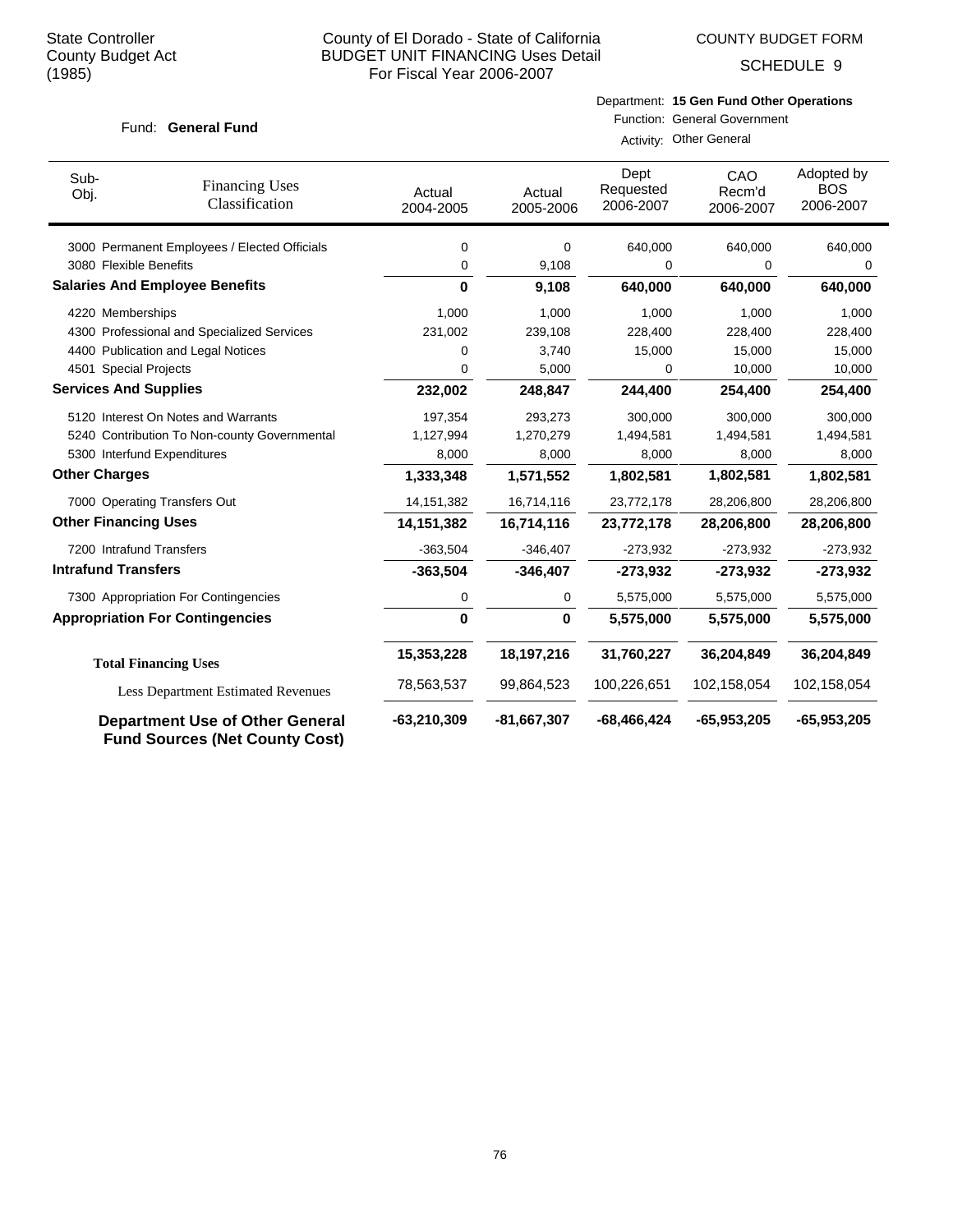COUNTY BUDGET FORM

Department: **19 Grand Jury**

SCHEDULE 9

| Fund: General Fund                                                              |                     | Function: Public Protection<br>Activity: Judicial |                                |                            |                                       |  |  |  |  |
|---------------------------------------------------------------------------------|---------------------|---------------------------------------------------|--------------------------------|----------------------------|---------------------------------------|--|--|--|--|
|                                                                                 |                     |                                                   |                                |                            |                                       |  |  |  |  |
| Sub-<br><b>Financing Uses</b><br>Obj.<br>Classification                         | Actual<br>2004-2005 | Actual<br>2005-2006                               | Dept<br>Requested<br>2006-2007 | CAO<br>Recm'd<br>2006-2007 | Adopted by<br><b>BOS</b><br>2006-2007 |  |  |  |  |
| 3001 Temporary Employees                                                        | 0                   | 1,145                                             | 20,000                         | 15,000                     | 15,000                                |  |  |  |  |
| 3022 Employer Share - Medi Care                                                 | 0                   | 17                                                | 0                              | 0                          | 0                                     |  |  |  |  |
| 3041 Employer Share - Unemployment Insurance                                    | 0                   | 29                                                | 0                              | 0                          | 0                                     |  |  |  |  |
| 3060 Employer Share - Workers' Compensation                                     | 0                   | 1,329                                             | 858                            | 858                        | 858                                   |  |  |  |  |
| <b>Salaries And Employee Benefits</b>                                           | $\mathbf 0$         | 2,519                                             | 20,858                         | 15,858                     | 15,858                                |  |  |  |  |
| 4041 Cnty Pass thru Telephone Chrges to Depts                                   | 176                 | 28                                                | 200                            | 200                        | 200                                   |  |  |  |  |
| 4080 Household Expense                                                          | 56                  | 113                                               | 100                            | 100                        | 100                                   |  |  |  |  |
| 4100 Insurance - Premium                                                        | 218                 | 221                                               | 181                            | 181                        | 181                                   |  |  |  |  |
| 4120 Jury and Witness Expense                                                   | $\mathbf 0$         | 2,340                                             | $\mathbf 0$                    | $\mathbf 0$                | 0                                     |  |  |  |  |
| 4127 Grand Jury Expense                                                         | 23,505              | 26,261                                            | 25,000                         | 25,000                     | 25,000                                |  |  |  |  |
| 4220 Memberships                                                                | 25                  | 25                                                | 35                             | 35                         | 35                                    |  |  |  |  |
| 4260 Office Expense                                                             | 1,699               | 841                                               | 700                            | 700                        | 700                                   |  |  |  |  |
| 4261 Postage                                                                    | 84                  | 202                                               | 500                            | 500                        | 500                                   |  |  |  |  |
| 4262 Software                                                                   | 24                  | 0                                                 | 0                              | 150                        | 150                                   |  |  |  |  |
| 4266 Printing / Duplicating                                                     | $\mathbf 0$         | 0                                                 | 500                            | 500                        | 500                                   |  |  |  |  |
| 4300 Professional and Specialized Services                                      | 8,700               | 17,370                                            | 23,000                         | 23,000                     | 23,000                                |  |  |  |  |
| 4400 Publication and Legal Notices                                              | 682                 | 732                                               | 2,100                          | 2,100                      | 2,100                                 |  |  |  |  |
| 4420 Rents and Leases - Equipment                                               | 412                 | 1,185                                             | 2,200                          | 2,200                      | 2,200                                 |  |  |  |  |
| 4461 Minor Equipment                                                            | 258                 | 376                                               | 300                            | 300                        | 300                                   |  |  |  |  |
| 4462 Minor Computer Equipment                                                   | 978                 | 90                                                | $\mathbf 0$                    | 0                          | 0                                     |  |  |  |  |
| 4500 Special Departmental Expense                                               | 545                 | 218                                               | 1,000                          | 1,000                      | 1,000                                 |  |  |  |  |
| 4502 Educational Materials                                                      | 25                  | 0                                                 | 100                            | 100                        | 100                                   |  |  |  |  |
| 4503 Staff Development                                                          | 0                   | 60                                                | 950                            | 1,100                      | 1,100                                 |  |  |  |  |
| 4506 Film Development/Photography Supplies                                      | 15                  | 0                                                 | 0                              | 0                          | 0                                     |  |  |  |  |
| 4529 Software License                                                           | 142                 | 0                                                 | $\mathbf 0$                    | 0                          | 0                                     |  |  |  |  |
| 4600 Transportation and Travel                                                  | 510                 | 1,134                                             | 1,500                          | 1,500                      | 1,500                                 |  |  |  |  |
| 4602 Employee - Private Auto Mileage                                            | 16,429              | 25,240                                            | 20,000                         | 20,000                     | 20,000                                |  |  |  |  |
| <b>Services And Supplies</b>                                                    | 54,483              | 76,435                                            | 78,366                         | 78,666                     | 78,666                                |  |  |  |  |
| 7200 Intrafund Transfers                                                        | 1,390               | 0                                                 | 0                              | 0                          | 0                                     |  |  |  |  |
| 7220 Intrafnd: Telephone Equipment and Support                                  | 204                 | 308                                               | 0                              | 0                          | 0                                     |  |  |  |  |
| 7223 Intrafnd: Mail Service                                                     | 1,142               | 1,297                                             | 1,544                          | 1,544                      | 1,544                                 |  |  |  |  |
| 7224 Intrafnd: Stores Support                                                   | 79                  | 0                                                 | 237                            | 237                        | 237                                   |  |  |  |  |
| 7225 Intrafnd: Central Duplicating                                              | 479                 | 3,063                                             | 0                              | 1,000                      | 1,000                                 |  |  |  |  |
| 7227 Intrafnd: Internal Data Processing                                         | 1,831               | 1,388                                             | 1,852                          | 1,852                      | 1,852                                 |  |  |  |  |
| 7229 Intrafnd: PC Support                                                       | 255                 | 30                                                | 0                              | 120                        | 120                                   |  |  |  |  |
| 7231 Intrafnd: IS Programming Support                                           | 570                 | 360                                               | 0                              | 0                          | 0                                     |  |  |  |  |
| 7232 Intrafnd: Maint Bldg & Improvmnts                                          | 0                   | 158                                               | 0                              | 0                          | 0                                     |  |  |  |  |
| 7234 Intrafnd: Network Support                                                  | 2,330               | 1,517                                             | 1,722                          | 1,722                      | 1,722                                 |  |  |  |  |
| <b>Intrafund Transfers</b>                                                      | 8,280               | 8,122                                             | 5,355                          | 6,475                      | 6,475                                 |  |  |  |  |
| <b>Total Financing Uses</b>                                                     | 62,763              | 87,076                                            | 104,579                        | 100,999                    | 100,999                               |  |  |  |  |
| <b>Less Department Estimated Revenues</b>                                       | 0                   | $\pmb{0}$                                         | 0                              | 0                          | 0                                     |  |  |  |  |
| <b>Department Use of Other General</b><br><b>Fund Sources (Net County Cost)</b> | 62,763              | 87,076                                            | 104,579                        | 100,999                    | 100,999                               |  |  |  |  |